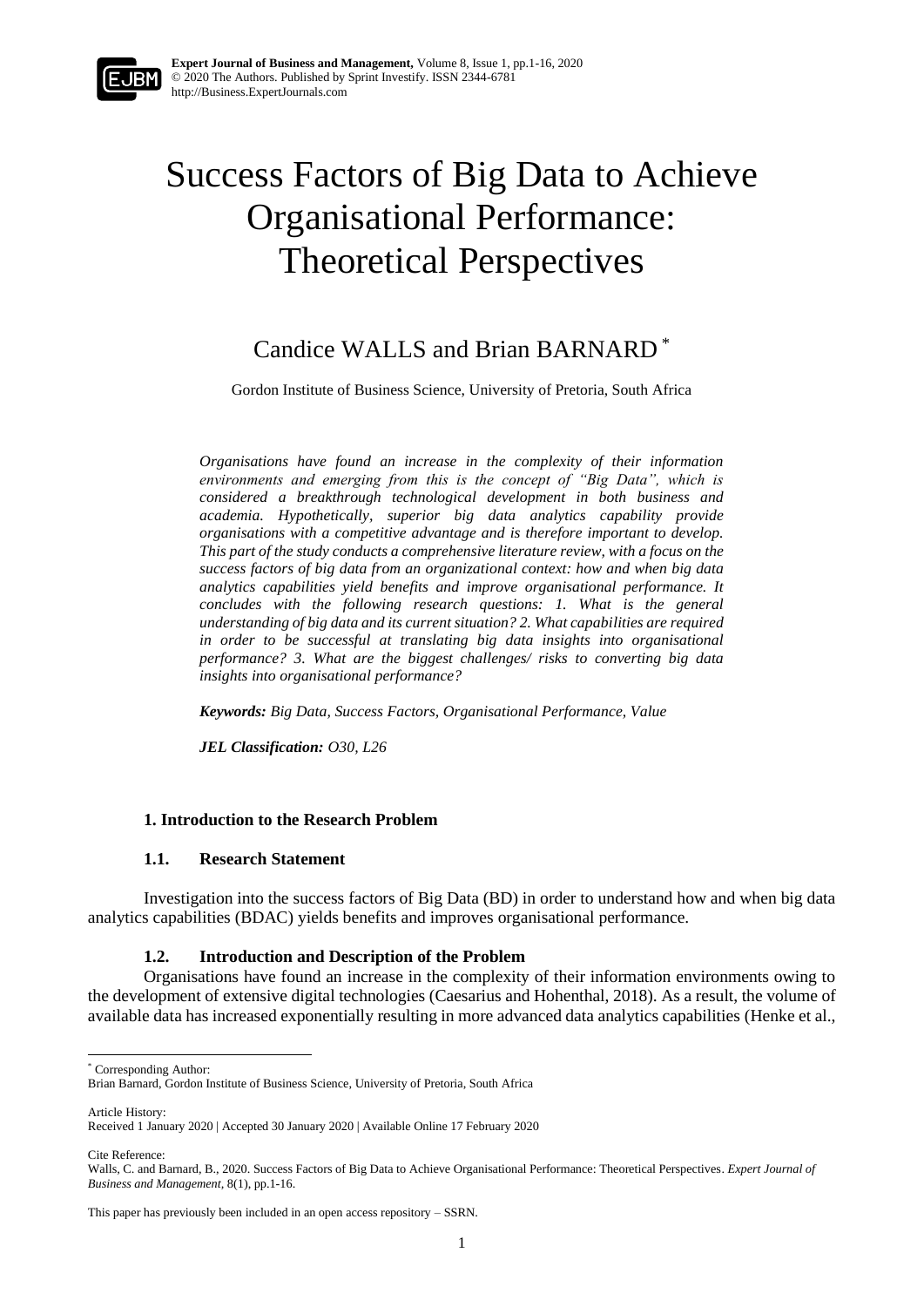2016). A large survey conducted by MIT Sloan Management Review, in partnership with IBM Institute for Business Value, revealed that there is a prevalent belief that analytics offers value with top performing organisations using analytics five times more than worse performing organisations (LaValle et al., 2011). As a result businesses are making improvements in analytical capability a top priority (LaValle et al., 2011).

Emerging from the complex information environment is the concept of "Big Data", which is considered a breakthrough technological development in both business and academia (Günther, Mehrizi, Huysman and Feldberg, 2017; Sheng, Amankwah-Amoah and Wang, 2017). Big data is now a mainstream activity of an organisation since routine business today generates an immense amount of structured and unstructured information about external customers, suppliers, competitors and internal processes, operations and routines (Janssen, van der Voort and Wahyudi, 2017; Erevelles, Fukawa and Swayne, 2016; Kabir and Carayannis, 2013). Organisations are also able to capture communication data due to the general adoption of mobile devices, tablets, online social media activity (e.g. Facebook, Twitter) and use of instruments, machines and transmissions (Kabir and Carayannis, 2013; EY, 2014; Wamba, Akter, Edwards, Chopin and Gnanzou, 2015; Liu, Wang and Lin, 2017; Braganza, Brooks, Nepelski, Ali and Moro, 2017).

Big data generates more data than organisations are able to use and is characterised by unprecedented large volumes, high velocity and extensive variety. Volume refers to the amount of data created per day, velocity is the speed at which the information can be retrieved and variety is the varying sources from which the data is generated.(McAfee, Brynjolfsson, Davenport, Patil and Barton, 2012; Caesarius and Hohenthal, 2018; Günther et al., 2017; Erevelles et al., 2016). As a result, big data has become a source for innovation and competitive advantage by transforming decision making and potentially leading to new strategic methods (Günther et al., 2017; Erevelles et al., 2016).

Akter, Wamba, Gunasekaran, Dubey and Childe, (2016) report 5-6% higher profitability in organisations with superior big data analytics capability (BDAC) and goes a long way to explaining the peaked interest and corporate emphasis on BDAC in the last decade (Vidgen, Shaw and Grant, 2017). BDAC topics have also recently increased in popularity in the academic literature in the context of big data management, processing and analysis, in order to create ideas, sustain value, measure performance and attain competitive advantage (Wamba et al., 2017). The term BDAC has been referred to in the literature as the "next big thing in innovation", "fourth paradigm of science", "next frontier for innovation, competition, and productivity", "new paradigm of knowledge assets" and "next management revolution" because of the universal adoption of BDA technologies (Wamba et al., 2017; Akter et al., 2016).

Business and academia are focused on the potential opportunities big data can bring to organisations (Günther et al., 2017). Big data was described by Kabir and Carayannis (2013) and again by Caesarius and Hohenthal (2018) as a source of IT-enabled competitive advantage for an organisation. BDAC has become current practice for decision making in order to use insights to generate real value, gain competitive advantage and be more innovative (Saggi and Jain, 2018; Wamba et al., 2017). The deeper insights afforded through big data can also potentially increase an organisation's economic returns (Braganza et al., 2017; Kabir and Carayannis, 2013). Insights provided by big data can help improve efficiency and effectiveness of operations, financial performance as well as strategy (Günther et al., 2017; Caesarius and Hohenthal, 2018). Wamba et al. (2017) provide three successful BDAC examples in practice; Target corporation used BDAC to predict future buying trends, Amazon made personalised purchase recommendations and GE improved their gas turbine and service efficiency. BDAC can have an impact in a variety of industries where a big data initiative is prompted by important issues business leaders have identified (Wamba et al., 2017; Braganza et al., 2017).

The growth of big data tools is powered by the need for knowledge depth in order to effectively derive insights from information and become the basis for competition (EY, 2014). Organisations over the last decade have attempted to utilise BDAC to capture value and find new insights within the business processes and performance (Kabir and Carayannis, 2013). The outcomes have been underwhelming with mostly limited results and unsustainability found (Caesarius and Hohenthal, 2018). This is supported in the literature with many single, and very few multiple, instances of big data deployments reported (Braganza et al., 2017). Braganza et al. (2017) posit that either big data only delivers benefits once or senior managers don't consistently commit resources to big data initiatives. Amazon, Facebook, Google, Netflix, Dell, eBay, LinkedIn, Procter and Gamble, Target, Tesco, UPS, Walmart, and Zara are examples of organisations who have been successful at sustaining BDAC and setting the example (Caesarius and Hohenthal, 2018). The majority of these companies had a head start by embracing digital technologies at their inception (born digital) and have highly digitised operations (Caesarius and Hohenthal, 2018). This is not the case for the majority of current organisations where they have not been able to successful and sustainably utilise big data to its full potential and exploit its benefits (Caesarius and Hohenthal, 2018; Erevelles et al., 2016).

This indicates the complex nature of converting big data into sustainable competitive advantage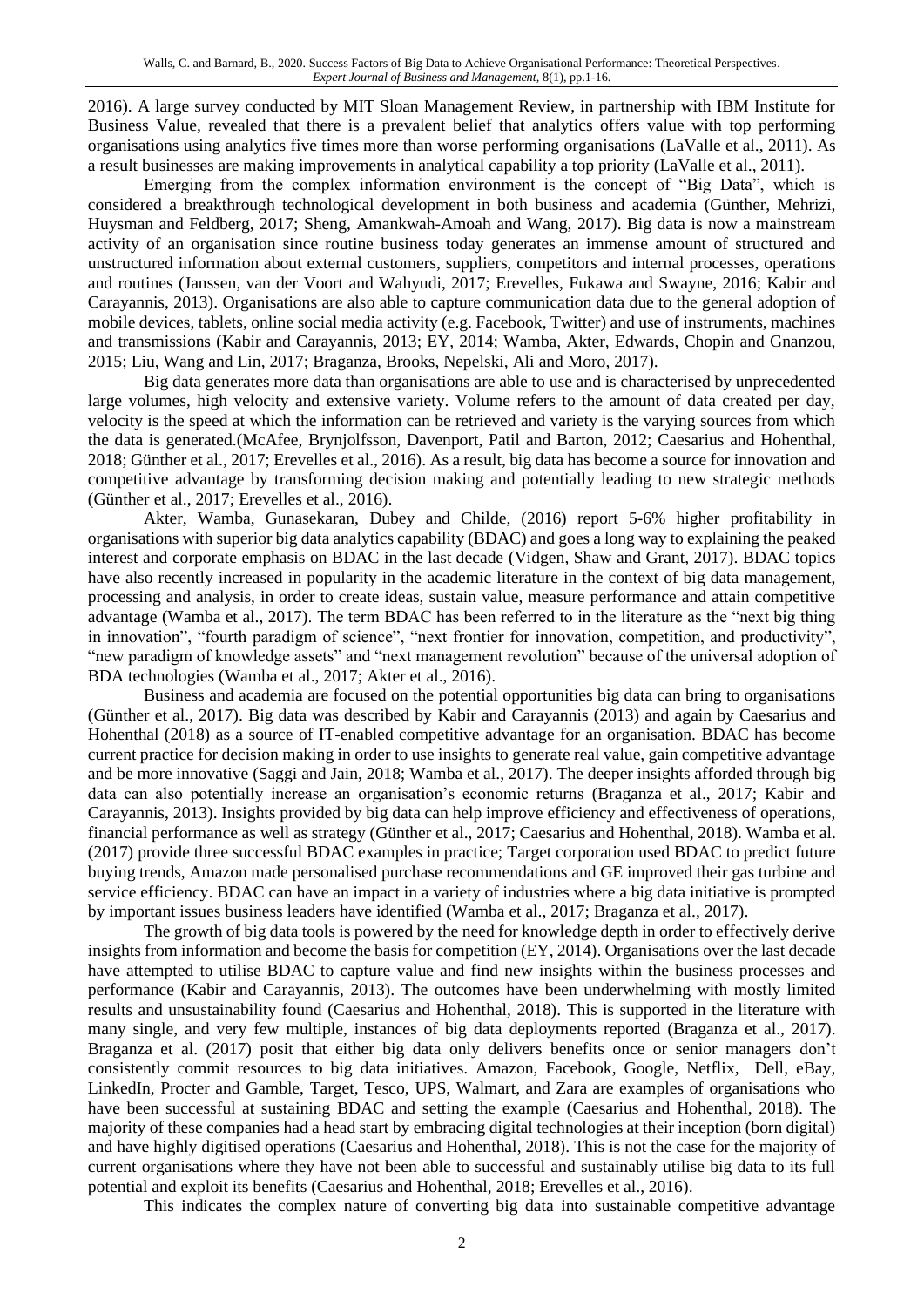(Erevelles et al., 2016). LaValle et al. (2011) indicated that 60% of their surveyed respondents feel innovating for competitive advantage is difficult and a key challenge is therefore for organisations to understand how to leverage big data insights in order to create organisational value (Vidgen et al., 2017). This is in contrast to the outdated opinion that the technology and data management is the top concern in BDAC (LaValle et al., 2011). In fact, LaValle et al. (2011) show that management and cultural issues provide more of a barrier to success with lack of understanding of how to use the analytical insights preventing business improvement. Even though an organisation may extract big data insights successfully, there is no guarantee they will be able to utilise those insights lucratively (Erevelles et al., 2016). Without ensuring the organisation is streamlined around big data and employees educated of the proactive uses of the insights, the value will most certainly not be recognised (Erevelles et al., 2016). Caesarius and Hohenthal (2018) state that even though organisations understand that they are in data-rich environments, they do not know how to exploit that data and Y. Wang, Kung and Byrd (2018) confirm this with a study that found 77% of organisations could not describe how BDAC will impact their business performance and competitive advantage and this could start to explain why Erevelles et al. (2016) states that more than 50% of big data initiatives do not achieve their targets. Akter et al. (2016) concur with Erevelles (2016), stating that although many organisations have developed BDAC with the intention of enhancing company performance, few have achieved that impact. Braganza et al. (2017) posited three possible explanations; lack of a business process for big data projects, dispersed resources that may not be within the organisations control and network of relationships on which big data relies are fluid and fleeting.

Given the number of articles appearing in business publications on transforming big data into value (EY, 2014; Henke et al., 2016; LaValle et al., 2011; McAfee et al., 2012), it is not expected that companies struggle to realise potential of BDAC but often literature focuses on the technological aspects of big data. Technology concerning big data has progressed over the last several years to the point where it is not the limiting factor in successfully converting BDAC into organisational performance (Gupta and George, 2016). Literature and business have so far underestimated the importance of other resources such as, human skill and organisational culture with little theoretical insight (Caesarius and Hohenthal, 2018; Gupta and George, 2016).

The academic literature is at the early stages of investigating the effects of BDAC on organisational performance. As a result, many different theories and constructs have been put forward theoretically, including combinations of constructs from different theories to generate new models quantitatively surveyed. But there has been no emergence of a dominant combination of theory and constructs and as such the literature is scattered and inconclusive. Since big data is a new type of information system (IS) capability, the starting point has been to utilise the theories and methods found in the IS literature with regards to IS capability improving organisational performance, decision making, value generation and competitive advantage. As such, three theoretical frames of reference have been considered; Knowledge-based theory (KBT), Resource based theory (RBT) and Dynamic capabilities (DC). They can provide three distinct views of big data individually and collectively examine big data processes, relationships and resources (Braganza et al., 2017). RBT is currently the most utilised in the BDAC literature, but DC has started to become more prevalent.

The literature has currently provided limited explanation on how organisations translate BDAC potential into social and economic value, competitive advantage and organisational performance (Günther et al., 2017). The understanding of the organisational-level usage of BDAC has been limited by the lack of a holistic view of BDAC that includes the associated capabilities (D. Q. Chen, Preston and Swink, 2015). For big data to fully live up to its potential, there is a need to examine how management and strategy impact BDAC and to explore the process of leveraging BDAC to accomplish business value (Y. Wang, Kung, Wang and Cegielski, 2018). The literature is yet to understand how and why some organisations are successful and what combinations of practically implemented capabilities have led to successful big data initiatives that generate value, competitive advantage and therefore improved organisational performance. More specifically, research is required to understand what strategies are created to realise value from BDAC (Günther et al., 2017). As such there is a call for this type of qualitative exploration in this field (Vidgen et al., 2017; Y. Wang and Byrd, 2017).

# **1.3. Research Purpose**

The purpose of this research is to answer the call for exploration into the success factors of Big Data (BD) in order to understand how and when big data analytics capabilities (BDAC) yields benefits and improves organisational performance (Vidgen et al., 2017; Y. Wang and Byrd, 2017) as well as the call from organisations to help with their challenge of knowing how to make better use of their data and generate value from big data (Günther et al., 2017). The research will look at the key management capabilities, technology capabilities, talent capabilities and strategy alignments required for success.(Akter et al., 2016; Noblet, Simon and Parent, 2011). This will help organisations understand how to create BDAC that will lead to superior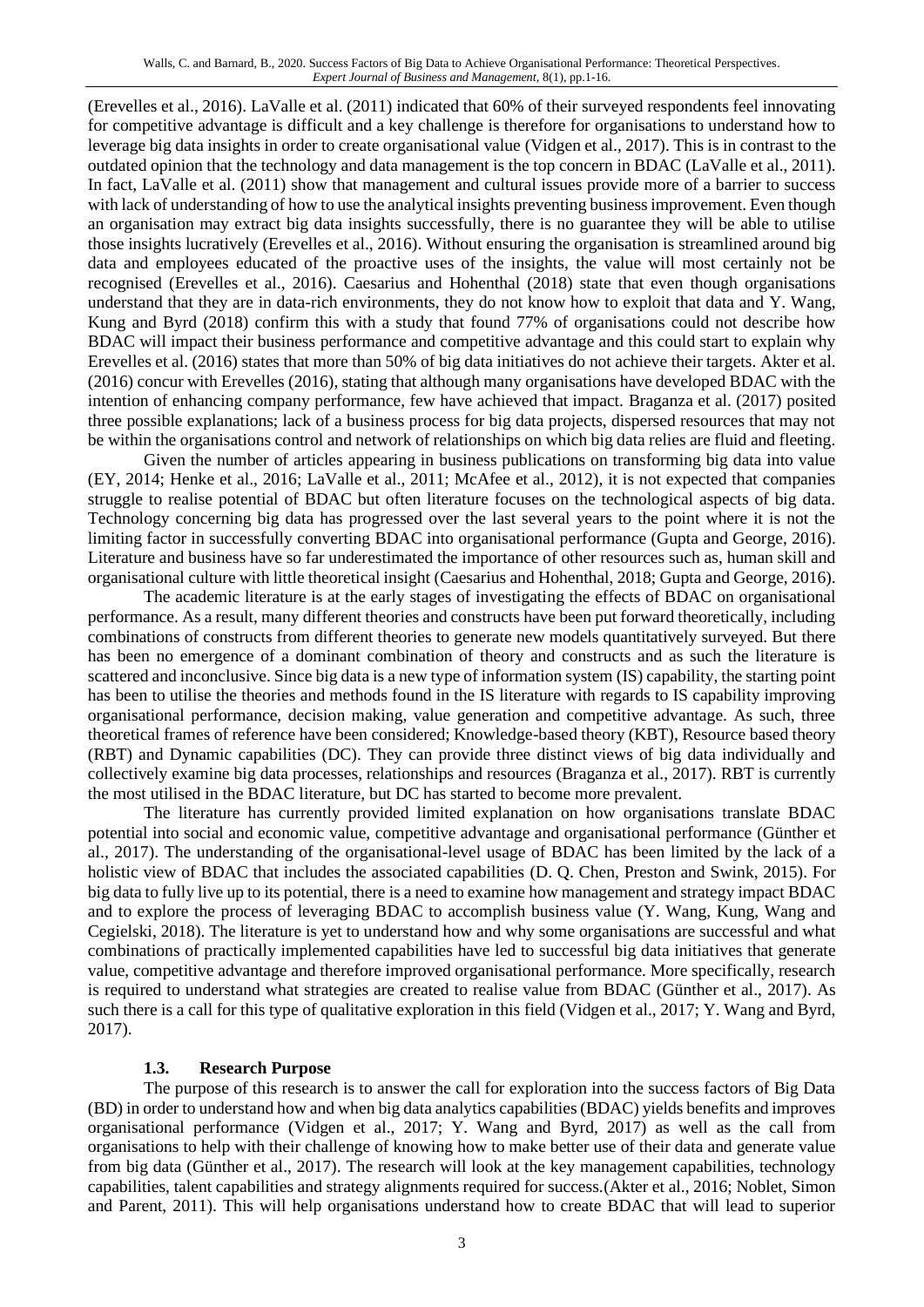organisational performance (Gupta and George, 2016).

This is significant for business because BDAC is a growing field of interest and is used constantly within the business environment to attain and use knowledge for organisational performance and competitive advantage. Since organisations are unsure how to capture business value, research into how to generate value from BDAC is highly desirable and also rare in the current academic literature (Erevelles et al., 2016). Just using technology to attain and store the data is not enough (Wang, Kung and Byrd, 2018). The ability to understand how to structure and manage big data initiatives in order to translate the data into insights and have the ability to quickly act on that insight is imperative to achieve success in making a positive impact on the organisation's performance. Wang, Kung and Byrd (2018) in a recent article state the urgent need for a better understanding of the strategic implications. The literature seems to assume BDAC processes exist in practice but Braganza et al. (2017) point out the lack of coherent processes to manage BDAC resources. This research can start to define the appropriate management processes for big data initiatives. Organisations can gain from the understanding of how to better implement BDAC and the challenges they may face on the journey (Caesarius and Hohenthal, 2018). The results of this study could aid organisations in developing an outline for repeatable implementation of big data initiatives allowing full benefits and big data potential to be realised. This can provide guidance to anyone implementing a BDAC initiative at a company.

This research is theoretically significant because although research into big data has been growing rapidly, there are still many knowledge gaps, notably a missing link between analytics capabilities and organisational performance (Liu et al., 2017; Akter et al., 2016). This research will fill the gap of more qualitative exploratory research within the field of BDAC and organisational performance. The result of the qualitative analysis will hopefully provide more detail into the significant antecedents required to build a model with which to quantitatively test in future work. At present, literature has no consensus over the capabilities that make up BDAC, with every study using a different set to define their models. This research will aim to identify the important variables that constitute BDAC to start bringing some convergence to this space in the literature. This will allow for comparison of results in different studies for progress towards some definitive conclusions about what aspects of BDAC are required for sustainable organisational performance.

#### **1.4. Research Aims**

Exploration into what the success factors of Big Data (BD) in order to understand how and when big data analytics capabilities (BDAC) yields benefits and improves organisational performance. The research looks at the key management capabilities, technology capabilities, talent capabilities and strategy alignments required for success and highlights key challenges. This helps organisations understand how to create BDAC that will lead to superior organisational performance.

Research objectives include:

- Conduct a literature review of BDAC and organisational performance as well as the theories used in order to determine a semi-structured interview framework and provide context within which to analyse the responses
- Determine practically what capabilities are required in management, technology, talent and strategy in order to be successful at translating BDAC into organisational performance
- Conceptualise success factors that can add to and improve a BDAC model with the findings from the in depth, expert interviews that can later be tested quantitatively and will add to the need to converge the literature on this topic

The scope includes companies who have technological capability for big data and implement big data initiatives at various levels within the organisation or big data consultancies. The research does not include an industry comparison or a determination and comparison of the big data maturity in particular organisations.

#### **2. Literature Review**

The literature review was conducted in order to understand the environment of big data within business. Existing academic sources were consulted in order to define big data and big data analytics as well as to outline the current academic stance on big data's impact on business. The impact was reviewed through the big data capabilities and success factors (requirements and prerequisites for a successful big data implementation in order for the potential of big data to be exploited), big data practicalities and failures (known challenges and factors contributing to big data initiatives not meeting objectives) and big data value and innovation (how big data is used to contribute to organisational performance through value creation).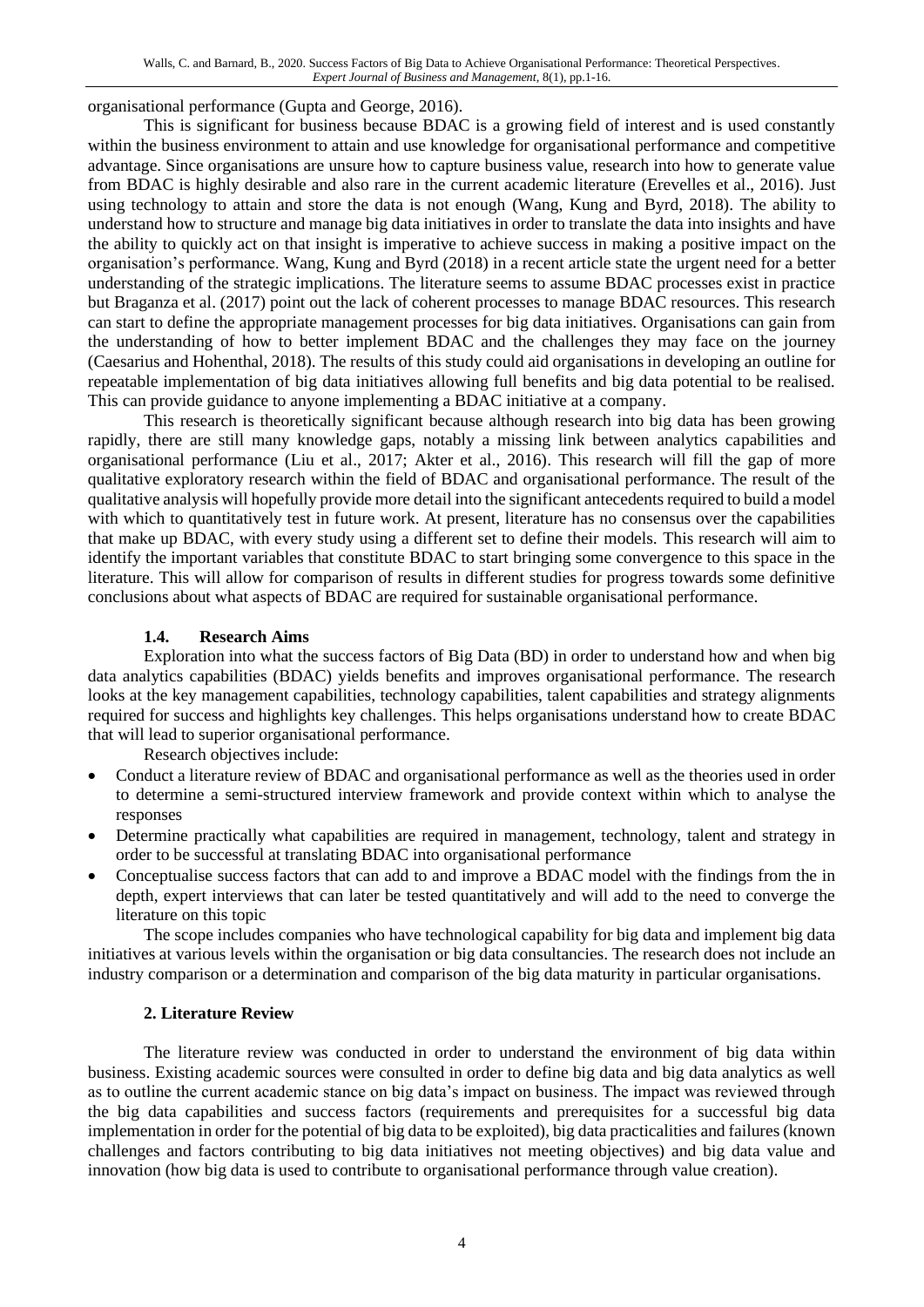#### **2.1. Big Data**

#### **2.1.1. Big Data Environment**

The rise and evolution of digital technologies has created a constantly changing, uncertain environment (George, Haas and Pentland, 2014). This in turn has changed the way organisations function, with an increased dependency on digital improvements and utilisation of new solutions and applications for decision making (Elgendy and Elragal, 2016). New technologies generate a large amount of data, which is arriving from many different sources, such as computers, smartphones, tablets, sensors, social media, audio, video, spatial and geolocation data, machines, internet of things, clickstream data, user generated content, business transactions etc. (Chang et al., 2014; George et al., 2014; Wamba et al., 2015; Akter et al., 2016; Braganza et al., 2017). This creates an environment where the data is difficult to manage with current tools and there is a need to store and analyse data in new ways in order to capture value (George et al., 2014). This has become known as big data and it is a global phenomenon (Elgendy and Elragal, 2016; Braganza et al., 2017).

The word "big", does not imply that big data is about the size or amount of data only, but rather the complexity of the data and how the data is captured and managed (Caesarius and Hohenthal, 2018). Traditional technologies are not able to fully analyse big data properly and take advantage of its potential. Therefore, big data begins to move away from traditional data management in organisations and onto new methods within three main areas; data discovery, data integration and data exploitation (Caesarius and Hohenthal, 2018). The importance of big data is its ability to produce knowledge and generate insights that were not possible with traditional methods. Big data insights can replace or complement static, non-real time traditional methods, such as surveys, statistics and archival data in order to close both the knowledge and time gaps that organisations have traditionally occurred (George et al., 2014).

Wang, Kung and Byrd (2018) presented a history of big data beginning in 1997 when Michael Cox and David Ellsworth first used the word to explain data visualisation and the challenges it would pose to computer systems. Even though the end of the 1990s had seen rapid IT and technology improvements, the data generated was still, to a large extent, unusable. Big data's evolution took place in the period from 2001 to 2008 when software developments started to be able to handle the immense amount of information. 2009 saw big data's revolution when big data computing became an asset for business intelligence and data management was making the move from structured to unstructured data as well as from a static environment to a cloudbased environment (Y. Wang, Kung and Byrd, 2018). Software-as-a-service (SaaS) is a cloud-based big data service that is increasingly being utilised due to its lower cost than owning and maintaining servers to store large amounts of data environment (Y. Wang, Kung and Byrd, 2018).

Today's environment is one in which everyone is surrounded by technology, data is everywhere and big data has become a "buzzword" (Vidgen et al., 2017; Sheng et al., 2017). Akter et al. (2016) explain that the exponential realisation of the importance of big data is due to the many new technologies that create and capture data. Kabir and Carayannis (2013), on the other hand, describe the emergence of big data as due to the value creation opportunities the improved data collection, storage, processing and transportation technologies have allowed. Caesarius and Hohenthal (2018) describe big data as a product of the information era and more specifically than Akter et al. (2016) postulate that the wealth of data is due to the increased digital dependency arising from four main technology developments. The first is the advancement in database technologies together with this digitisation, which has allowed for data to be better stored and accessed. Secondly, the development of the internet has caused cultural change as well as new means of communication and improved information management. The social media meteoric rise is the third influencer where enablement of improved collaboration and innovation could take place. Lastly. the internet of things allows for network connectedness without the need for human involvement and provides a combination of actions (e.g. detecting, recording, and responding) by default (Caesarius and Hohenthal, 2018). Erevelles et al. (2016) and Sheng et al. (2017) also stated the importance of the growth of the internet of things in reinforcing the importance of big data, where thirty-two billion objects are expected to be connected online by 2020. The utilisation of big data for business is expected to grow 23.1% annually between 2014 and 2019 with an annual spend of 48.6 billion dollars (Chen and Zhang, 2014; Lee, 2017).

Big data has proven more and more useful in improving business performance and has today become the main source for innovation and competitive advantage by transforming decision making and potentially leading to new strategic methods (Günther et al., 2017; Erevelles et al., 2016). This is also represented by a shift in the literature to not focus solely on the amount of data but also on how smart the data is at generating insights, value, and improved performance (George et al., 2014; Wamba et al., 2015). The literature is predominantly positive towards big data with Braganza et al. (2017) calling it a "global phenomenon" and Kabir and Carayannis (2013) describing how useful big data is to an organisation and calling it a "unique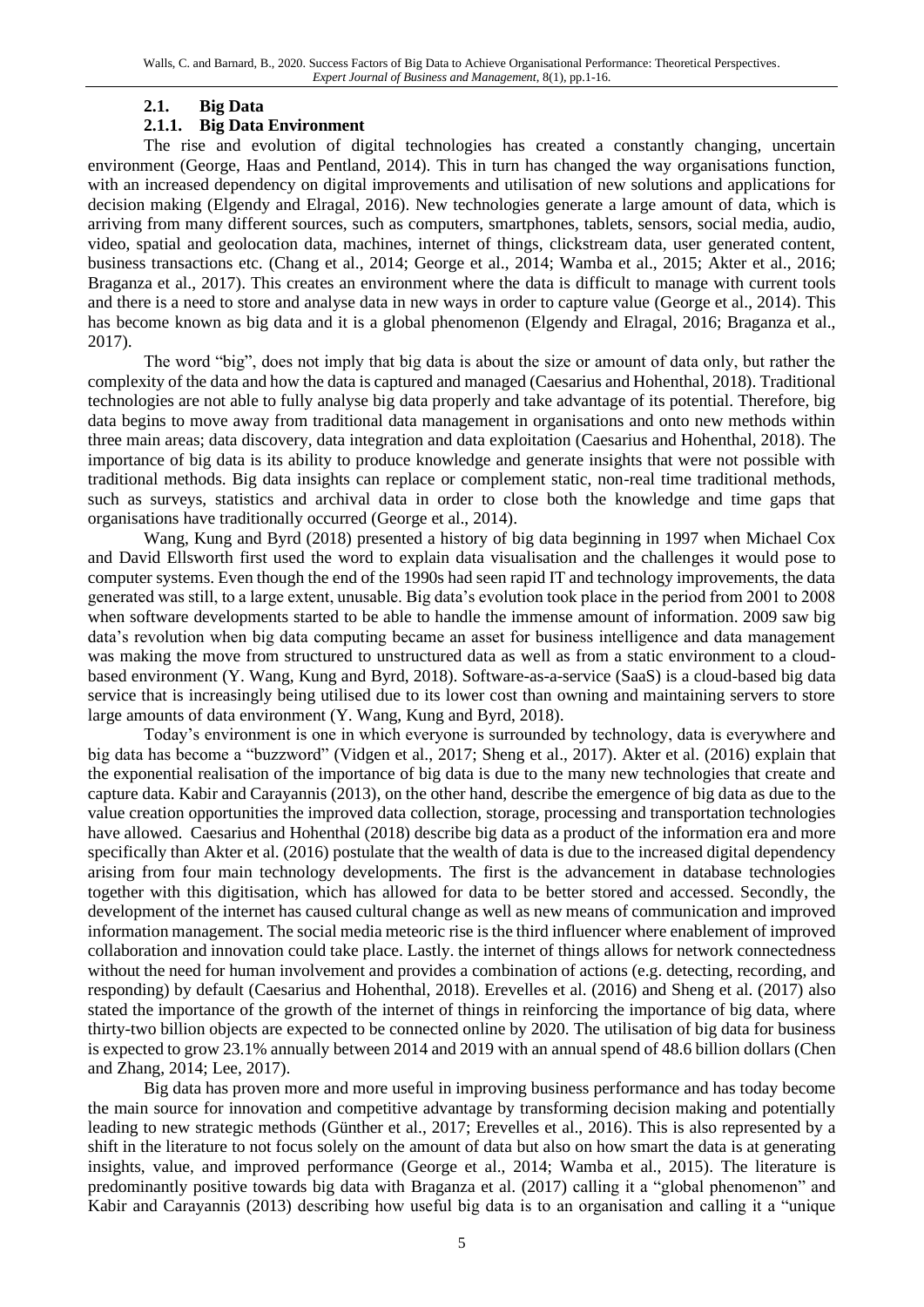knowledge resource".

There is a vast number of papers in recent literature on big data and its applications, demonstrating the significance of big data (Chen, Chiang and Storey, 2012; Chen and Zhang, 2014; Chen et al., 2015; De Mauro, Greco and Grimaldi, 2015; Hashem et al., 2015; Wamba et al., 2015; Akter et al., 2016; Elgendy and Elragal, 2016; Erevelles et al., 2016; Ram, Zhang and Koronios, 2016; Braganza et al., 2017; Gil, Song, Aldana and Trujillo, 2017; Lee, 2017; Sheng et al., 2017; Vidgen et al., 2017; Wamba et al., 2017; Saggi and Jain, 2018). Academia and business understand the positive impact big data can have on business process improvement, product development, cost reduction, marketing, operational capabilities, employee effectiveness and strategic innovation (Kabir and Carayannis, 2013; Wang, Kung and Byrd, 2018), but there is uncertainty in the business environment about what big data really is and the potential benefits and risks associated with utilising big data (EY, 2014). The academic environment is no different with the large majority of big data papers being dedicated to technical aspects and information management rather than functional aspects of big data (Sheng et al., 2017). This could explain the lack of understanding of how to apply big data in order to generate value and is a gap in the literature that needs to be explored and will be part of this study.

# **2.1.2. Big Data Definition**

Gupta and George (2016) convey the term big data to be a description of lots of complex, real-time data requiring sophisticated techniques for insight extraction. There is no consensus on a single definition for big data in the literature and some academics have suggested that the definition for big data changes with time due to there being no limit as to the amount or type of data that can be classified as big data (Sheng et al., 2017). The word "big" within the term big data draws attention to the size of the dataset as a defining characteristic but the ability of the data to provide smart insights is more accurate of what distinguishes big data from traditional data (George et al., 2014; Gupta and George, 2016).

Although no single definition can be agreed upon, the predominant consensus in literature is the uniqueness distinguishing big data from a traditional large database (Sheng et al., 2017). This uniqueness was initially represented by what was known as the Three V's (Braganza et al., 2017; Sheng et al., 2017) of big data and many academics use this definition in the literature to date. (Constantiou and Kallinikos, 2015) state that "Big data can be defined based on large volumes of extensively varied data that are generated, captured, and processed at high velocity" and (De Mauro et al., 2015) define big data as "the information asset characterized by such a high volume, velocity, and variety to require specific technology and analytical methods for its transformation into value". The Three V's are volume, variety and velocity (Erevelles et al., 2016; Gupta and George, 2016).

Volume refers to the magnitude of the data generated and datasets are always increasing in size with a ten-fold increase in the digital universe expected from 2013 to 2020. Structured, semi-structured and unstructured data are now also available and this refers to the variety of big data. The shift to using more unstructured data is a key difference between traditional data and big data and allows big data to provide a data richness that traditional data could not. Structured data refers to sensor data, questionnaires and records but unstructured data provides access to blogs, text messages, videos, images and audio recordings (Erevelles et al., 2016; Sheng et al., 2017). The third aspect is velocity which refers to the speed at which data is generated and delivered. This is extremely important for achieving as close to real-time decision-making as possible and sets big data apart from traditional data (Erevelles et al., 2016; Sheng et al., 2017).

Chen, Mao and Liu, (2014) describe how they use a fourth "V" to define big data called Value. This aspect refers to the insights and benefits that can be gained from big data and the worth attributed to these insights (Wamba et al., 2015). A fifth "V", called Veracity was added as another dimension to the definition of big data (Gandomi and Haider, 2015; Gupta and George, 2016). Veracity refers to the messiness or quality of the data. The Three V's together with Value and Veracity represent what is known in literature as the Five V's definition of big data and this represents the complexities business face to extract value from the insights big data can generate (Erevelles et al., 2016; Wamba et al., 2015). Based on the Five V's definition, (Sheng et al., 2017) define big data as "extremely large amount of structured, semi-structured or unstructured data continuously generated from diversified sources, which inundates business operations in real time and impacts on decision-making through mining insightful information from rambling data" and Wamba et al. (2015) define big data as "as a holistic approach to manage, process and analyse 5 Vs (i.e., volume, variety, velocity, veracity and value) in order to create actionable insights for sustained value delivery, measuring performance and establishing competitive advantages."

The Five V's of Big data definition is extended to include Valence and Variability and become the Seven V's definition, which provides an all-encompassing view of big data (Erevelles et al., 2016; Günther et al., 2017; Braganza et al., 2017; Janssen et al., 2017). Saggi and Jain (2018) explore the seven V's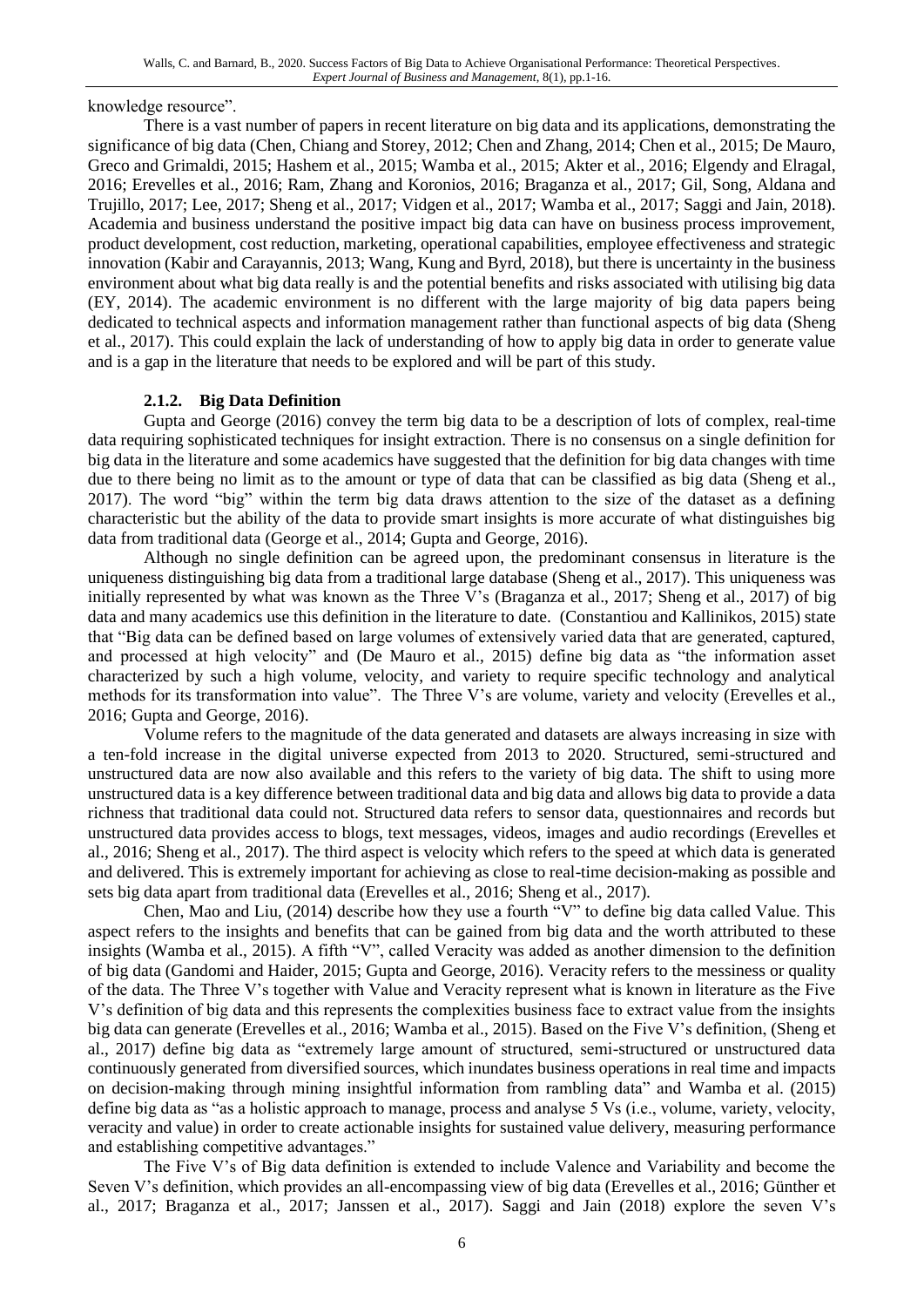characteristics of big data where valence refers to the connectedness of the data collected and variability refers to constant and rapid changing of the data meaning. With all seven characteristics, big data has become a source for innovation and competitive advantage by transforming decision making and potentially leading to new strategic methods (Erevelles et al., 2016; Günther et al., 2017; Saggi and Jain, 2018).

As this research is about the functional application of big data initiatives and the capabilities required in order to bring about organisational performance, Comuzzi and Patel (2016) definition of big data is chosen which states, "the ability to harness information in novel ways to produce useful insights of goods and services of significant value and to extract new insights or create new forms of value".

# **2.2. Big Data Analytics Capability (BDAC)**

# **2.2.1. BDAC Definition**

The term analytics refers to tools that are able to discover trends in data (Erevelles et al., 2016). Vidgen et al. (2017) highlights the importance that analytics needs to transform data into actionable insights. BDAC specifically has emerged as an important topic and Wamba et al. (2017) demonstrated the positive and enthusiastic approach academics are taking towards BDAC with descriptions such as, "fourth paradigm of science", "new paradigm of knowledge assets" and "the next frontier for innovation, competition, and productivity". Similar to big data, there is no consensus on a single definition for BDAC but the concepts contained within the literature definitions are very similar, even if terminology differs slightly (Y. Wang, Kung and Byrd, 2018). Generally, BDAC refers to the holistic approach to managing, processing and analysing huge volumes of incongruent data to determine actionable ideas and reactions to the data for sustained value and competitive advantage (Wamba et al., 2015; Wang, Kung and Byrd, 2018).

The formulation of BDAC utilises deeper IT functionalities that allow the visualisation of data instead of focusing only the processes for analysing data. This approach provides a valuable method for investigating the efficacy of analytics systems to support operational practices (Y. Wang and Byrd, 2017). Wang, Kung and Byrd (2018) use an information lifecycle lens to further define BDAC as "the policies, processes, practices, services and tools used to align the business value of information with the most appropriate and cost-effective infrastructure from the time when information is created through its final disposition". Kiron, Prentice and Ferguson (2014) define BDAC as the ability to use data management, technology infrastructure and human capability to provide business insights for competitive advantage.

BDAC can be broken down into three dimensions and although literature terminology may differ, it has converged on three very similar capabilities to provide competitive advantage; big data analytics management capability (BDAMAC), big data analytics infrastructure capability and big data analytics talent capability (Wamba et al., 2017; Akter et al., 2016; Davenport and Dyché, 2013; McAfee et al., 2012). Sociomaterialism suggests that the three dimensions are intertwined and do not work in isolation of one another (Akter et al., 2016). BDAMAC is an important aspect divided into four core areas, planning, investment, coordination and control that allow for better decision making to occur (Akter et al., 2016).

# **2.2.2. BDAC and Strategy Alignment**

BDAC can be considered as a business model innovation due to the shift of the definition of a business model to that of a strategic management tool allowing for innovation to be incorporated into the business (Baldassarre, Calabretta, Bocken and Jaskiewicz, 2017); (Štefan and Branislav, 2016). BDAC is both an innovation and a driver of innovativeness but to be successful needs to be treated as a business model and be aligned to the business strategy (Teece, 2010).

BDAC and business strategy alignment is of increasing importance in business and in the literature (Davenport and Dyché, 2013; George et al., 2014). Strategic management is defined as "the full set of commitments, decisions, and actions required for a firm to achieve strategic competitiveness and earn above average returns" (Sheng et al., 2017). Big data is increasingly used as a strategic initiative and is becoming more critical in organisations. Big data literature with a strategic management lens is focused on how big data capabilities are structured and utilised in order to gain improved organisational performance through better and timeous long-term decision-making (Sheng et al., 2017).

Reacting quickly and strategically to the changes arising due to big data will create competitive advantage for organisations. Success in today's big data world will not be due to having more data but rather due to leadership teams that ask the right questions and act strategically on the big data insights (McAfee et al., 2012). Not enough is known about the impact of aligning BDAC with strategy on organisational performance. It is therefore important to understand this alignment and as such strategy with regards to big data initiative implementation will be investigated during this research project.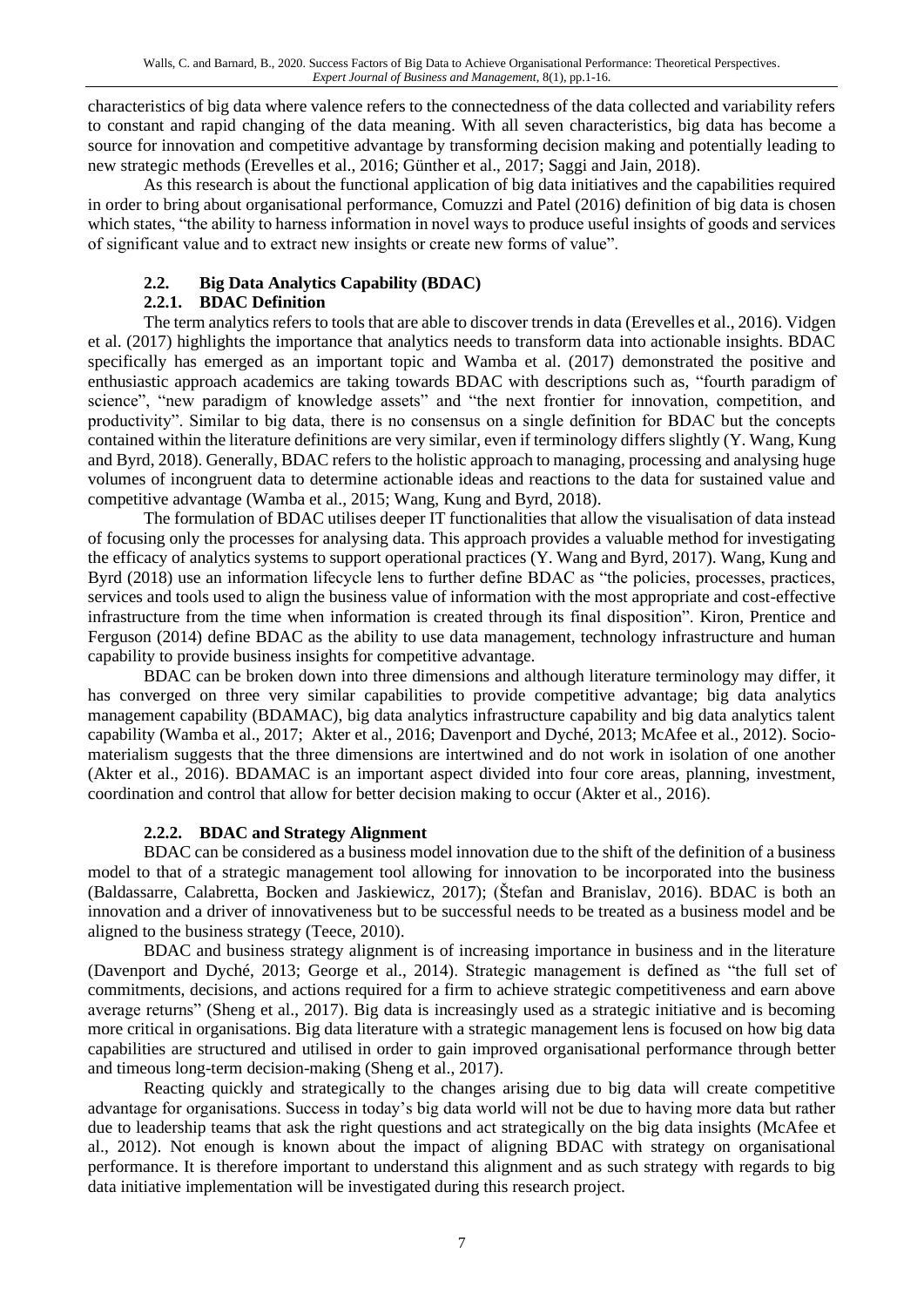#### **2.2.3. Understanding BDAC maturity level**

The applications of BDAC are well documented in the literature and mention the potential of BDAC to improve organisational performance and create competitive advantage. However, in reality, these successes are often isolated with organisations failing to repeat their successes (LaValle et al., 2011; Wang, Liu, Feng and Wang, 2014). Organisations find it difficult to sustainably use BDAC to achieve value and improve organisational performance (Comuzzi and Patel, 2016; Elgendy and Elragal, 2016; LaValle et al., 2011). This is indicative of a non-mature BDAC. Niland (2017) posited that there was a direct relationship between successful and sustainable BDAC and BDAC maturity.

LaValle et al. (2011) categorised BDAC adoption into three levels, namely, aspirational, experienced and transformed. Aspirational organisations are the furthest from achieving sustained competitive advantage from their BDAC as these organisations are only focused on reducing costs and using BDAC for efficiency improvements on existing processes (LaValle et al., 2011). The next level is experienced, which is reached through successes in the first level. Organisations are looking to utilise BDAC for more than just cost reduction and start to focus on optimal ways to collect, analyse and implement based on big data insights (LaValle et al., 2011). The transformed level is where organisations want to be if they are to attain sustainable competitive advantage from their BDAC. These organisations now organise their other capabilities to align with the BDAC requirements and use BDAC to differentiate themselves in the market. This level of organisation has a big focus on customer profitability as well as further investment in their BDAC capability (LaValle et al., 2011).

A different maturity framework was presented in the literature by Mazzei and Noble (2017) but it also contains three levels. The first level is "Data as a Tool" is similar to LaValle et al. (2011) aspirational level in that it also represents organisations that mainly use BDAC for operational efficiencies to current core functions and value chains. Due to actions being mostly operational, this is where most organisations will find themselves because operational impacts are easier to achieve than strategic impacts (Mazzei and Noble, 2017). The second level is called "Data as an Industry" where the focus is on improving the processing and analysis of data with some development on future infrastructure as well as big data management software (Mazzei and Noble, 2017). "Data as a Strategy" is the top level where organisations will be focusing on using BDAC to influence strategic decision making and redevelop business models. This is the level an organisation needs to be at in order to use good data flow and data led decision making to produce innovation, thereby gaining competitive advantage and improved firm performance (Mazzei and Noble, 2017). Although the terminology is different and this model is slightly more detailed, both (Mazzei and Noble, 2017) and (LaValle et al., 2011) use similar tiering and criteria to separate their maturity levels.

Making the move through the tiers and into the top maturity level is difficult for companies and may be one factor contributing to organisations inability to convert BDAC into value and organisational performance.

#### **2.2.4. BDAC and Organisational Performance**

BDAC literature has become increasingly focused on an organisational studies lens in order to link BDAC to organisational performance. Within this literature, the BDAC alignment to organisational structure, culture, management, operations and functionality is examined (Sheng et al., 2017). Noblet et al. (2011) emphasise the importance of organisational culture of successful big data initiatives. BDAC is studied within the literature in relation to value creation, decision-making, competitive advantage and organisational performance as a whole. Economic value is often measured with an increase in profit or business growth (Günther et al., 2017). Competitive advantage is proven when it is demonstrated that the organisation outperformed its competitors both strategically and financially (Côrte-Real, Oliveira and Ruivo, 2017).

There have been an increasing number of studies looking at BDAC and its impact on organisational performance. These studies have yielded mixed results with some affirming the relationship between BDAC and organisational performance while others are not able to demonstrate an increase in value (Wamba et al., 2017). Time lags or lack of appropriate data have been listed as reasons for improved value not being demonstrated and many academics suggest that BDAC impact on organisational performance is mediated by a number of different variables.

Braganza et al. (2017) develops a business process for BDAC due to the increasing importance of effectively managing BDAC and Wang and Byrd (2017) looks at the relationship between BDAC and decisionmaking effectiveness in healthcare. A number of studies have emerged that focus on business analytics enabled business value improvements through theoretical lenses of information processing and RBT (Wang and Byrd, 2017). Kabir and Carayannis (2013) find that competitive advantage can be gained by having the right combination of people, tools, data and management within a supportive culture. Erevelles et al. (2016) investigated the impact of big data on various marketing activities and developed a framework to determine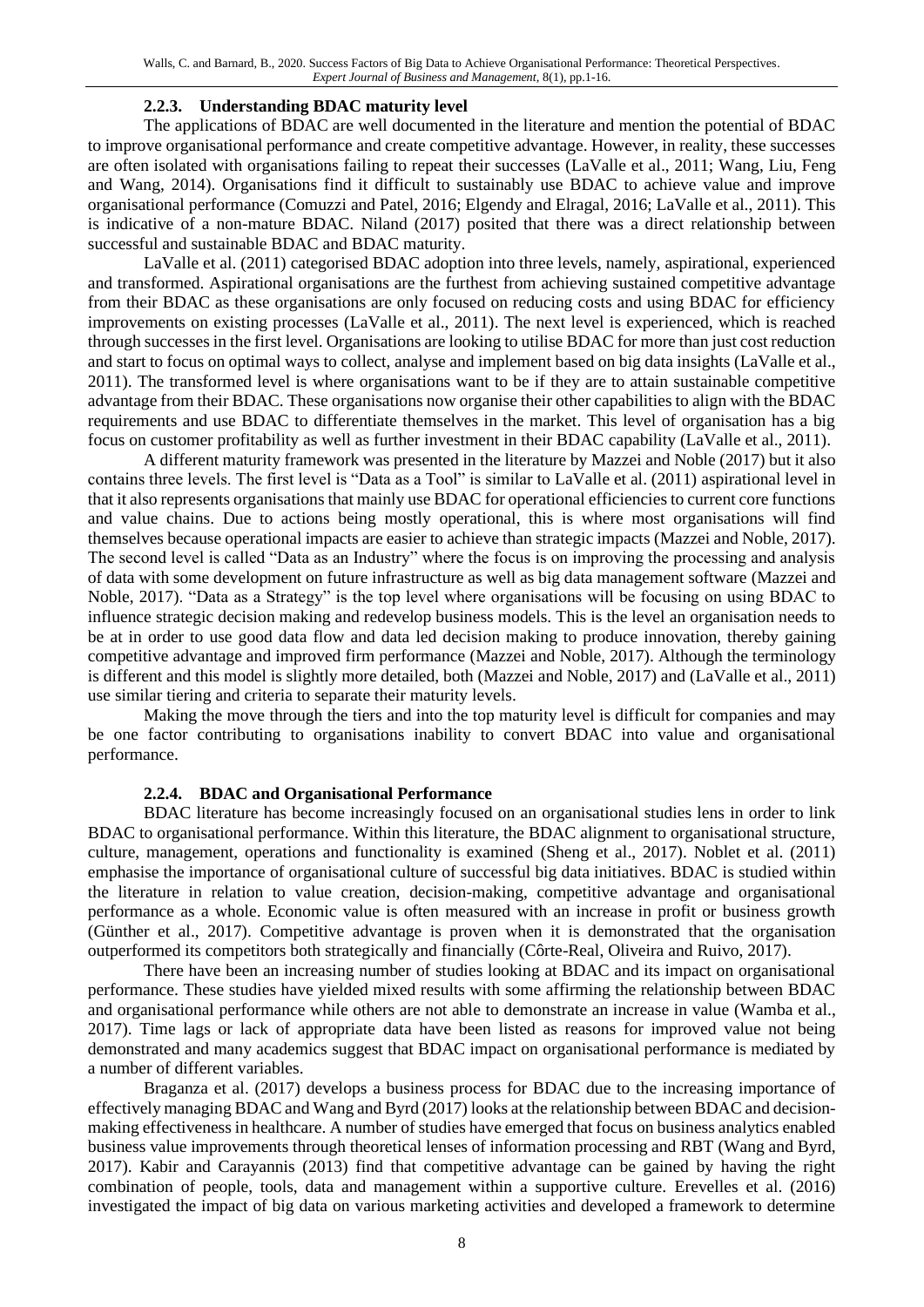when big data leads to competitive advantage. They concluded that strategic decisions led by big data insights are required if an organisation wants to fully leverage the value of BDAC. The effects of BDAC on firm performance for Chinese firms was conducted by Wamba et al. (2017) and Gunasekaran et al. (2017) attempted to develop a model for BDAC in the specific functional area of supply chain management. An organisation's strategy should determine the investment to be made into technology and big data, ensuring alignment of the BDAC to the strategic purpose (Wamba et al., 2017). Wang, Kung, Wang, et al. (2018) use the healthcare industry and claim to show a causal relationship between BDAC and business value. A data-driven organisation is one that not only focuses on technological understanding and implementation but can identify the strategic value of BDAC (Wang, Kung and Byrd, 2018). Vidgen et al. (2017) study the challenges in becoming a data-driven organisation. Caesarius and Hohenthal (2018) find that big data initiatives are more successful when efforts are coordinated by top management and pushed down to every level of the organisation. (Günther et al., 2017) propose that a way to realise value from big data is to iteratively realign practices, strategies and stakeholder interests.

Although research into big data has been growing and the above examples are just a few of the recent studies, there are gaps where research has not been done but is needed. The benefits that BDAC can potentially provide have been well established but how to realise those benefits practically has not been determined (Sheng et al., 2017). Also, many different theories have been used to generate the models and mediators for BDAC relationship to organisational performance but there is no converging model with consistently used antecedents and mediators that has emerged as dominant in the literature. This demonstrated the lack of maturity of this research and the need for more qualitative research to be conducted in order to determine the capabilities for the BDAC to organisational performance model to become more consistent. Some of the research conducted make theoretical links between BDAC and organisational performance but practical evaluation and qualitative in depth understanding of how and what aspects of BDAC are influencing organisation performance have not been done. Also, there is very little understanding of how organisations build successful big data capabilities (Gupta and George, 2016). This is the gap this research will try and fill.

# **2.3. Theoretical Underpinnings in the Big Data Literature**

In most big data and BDAC studies in the literature, academics make use of one or more theories originating from strategic management theory. These theories include Knowledge-based view (KBV), Resource-based theory (RBT), Dynamic capability theory (DC), Practice-based view (PBV), management commitment, post adoption diffusion of innovation, absorptive capacity, technology organisation environment framework, sociomaterialism and Leavitt's (1965) diamond model for socio-technical systems.

Two sets of research use just one theory and these are less common in the literature. Wang, Kung and Byrd (2018) recently used a rare theory in the big data literature, called Practice-based view (PBV) to examines the historical development, architectural design and component functionalities of BDAC in the healthcare industry. They found five capabilities; analytical capability for patterns of care, unstructured data analytical capability, decision support capability, predictive capability, and traceability. The aim was to help the healthcare industry understand BDAC better with an improved ability to create data-driven strategies. Vidgen et al. (2017) use Leavitt's (1965) diamond model for socio-technical systems, which has four dimensions; organisation and management, people, process and technology. This model was used to study the challenges organisations face when trying to become more data-driven and they treat BDAC as a mediator between the data and the potential value that can be generated from actioning the insights.

Most of the rest of the literature uses three of the most predominant theories, often used collectively with each other or with another strategic management theory to provide a framework when utilising big data. These are Knowledge-based view (KBV), Resource-based theory (RBT) and Dynamic capability theory (DC). Braganza et al. (2017) uses all three in a research paper.

# **2.3.1. Resource Based Theory (RBT)**

Resources and capabilities are the core components of the Resource Based Theory, which is based on the VRIO framework. In this framework the firm's performance is dependent on the firm's valuable, rare, imperfectly imitable resources which are properly organised (Akter et al., 2016). The former two traits provide competitive advantages while the presence of all four VRIO traits provides sustainability (Braganza et al., 2017). Resources can be physical, human, technological or reputational capital and tangible or intangible, with superior firm performance possible when the VRIO resources are simultaneously possessed (Gunasekaran et al., 2017).

RBT proposes that firms which possess scarce resources should use these scarce resources to gain competitive advantages (Erevelles et al., 2016). Braganza et al. (2017) voiced their concern over using RBT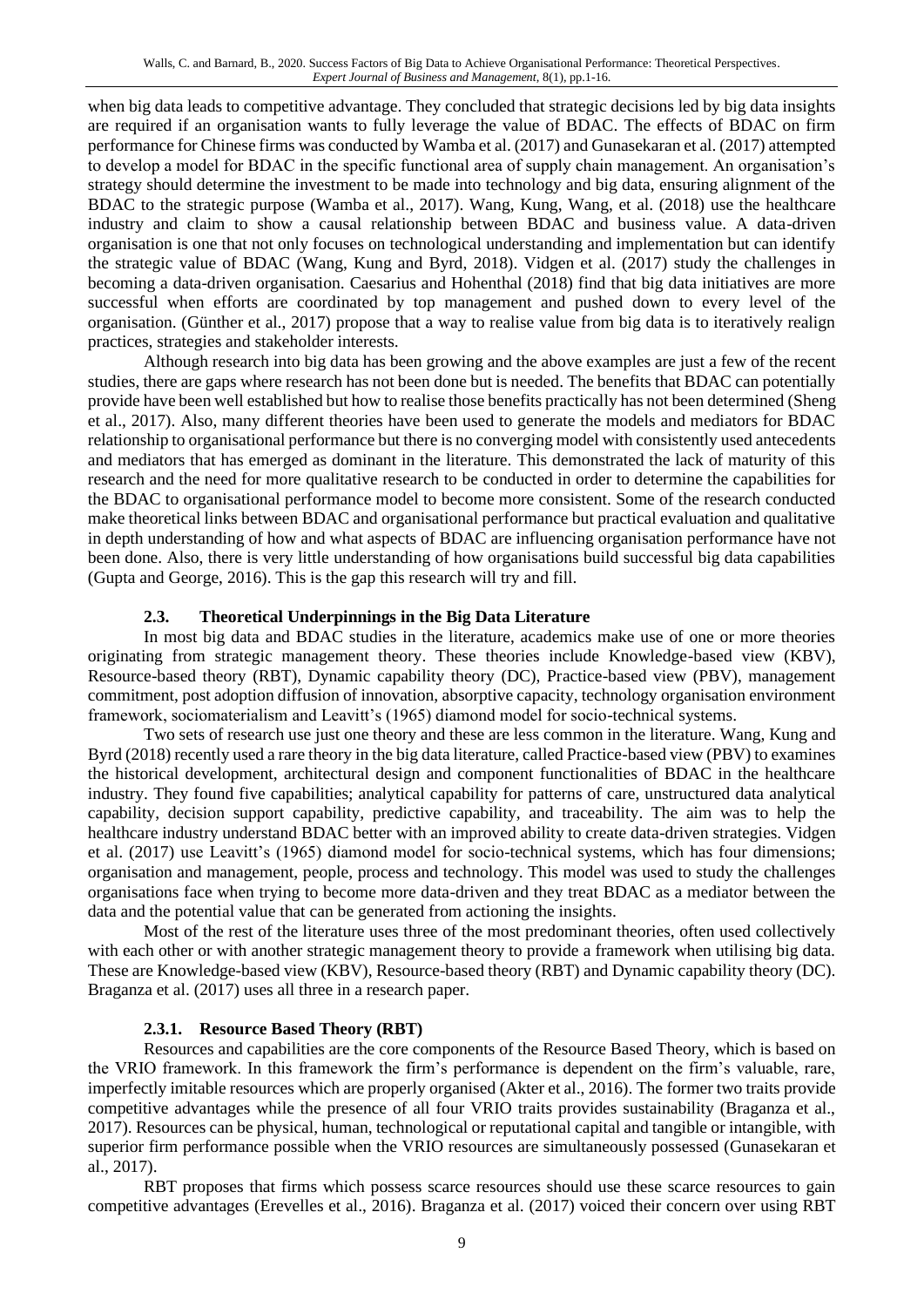as an underlying theory in big data literature, stating that RBT's assumptions are not true for big data and therefore the theory as it stands cannot be applied to big data.

RBT is commonly used when studying IT capability. This theory states that distinctive, valuable and inimitable resources will provide competitive advantage because a distinctive set of capabilities is difficult for other organisations to replicate and benefit from. The same is argued about differentiating IT assets that will deliver value in line with strategic objectives (Wamba et al., 2017).

# **2.3.2. Dynamic Capability Theory (DCT)**

Braganza et al. (2017) suggests that dynamic capability theory is a suitable alternative to RBT for use with big data. The manner in which an organisation continuously reconfigures processes for the most beneficial outcomes is referred to as dynamic capabilities. An issue in the literature is that many examples refer to isolated big data successes, Dynamic capabilities is the theory that could help the literature move past this issue by providing the understanding on how to make big data initiatives repeatable and sustainable (Braganza et al., 2017).

Noblet et al. (2011) present a definition for dynamic capabilities as being those processes which provide the ability for reconfiguring a firm's resources to adapt to changing market conditions. Braganza et al. (2017) argues that the more frequently a firm is able to adapt itself, the better the chances of the firm achieving competitive advantages in the market place. It is furthermore stated that issues arise when management teams rely on expereince from past experiences instead of experimenting to learn and innovate quicker. This survival of the strongest philosophy quickly culls the ideas which prove to be ineffective as it is possible to rely on real time feedback and communication which allows the firm to make adjustments as more data comes from the system.

# **2.3.3. Absorptive Capability Theory (ACT)**

Absorptive capacity is seen as a specific type of dynamic capability (Y. Wang and Byrd, 2017). Cohen and Levinthal (1990) first defined absorptive capacity as "the ability of a firm to recognize the value of new, external information, assimilate it, and apply it to commercial ends" and claimed it was critical for innovativeness. This concept has gained increasing attention in the information systems research and in 2002, Zahra and George updated absorptive capacity by providing four constructs; Acquisition, Assimilation, Transformation and Application. Today the new, external information in the context of this study is big data and this updated theory is now becoming more prevalent in BDAC literature. This study will adopt absorptive capacity as the underlying theory by using the four constructs posited by (Zahra and George, 2002).

# **2.4. Big Data Capabilities and Success Factors**

Big data capabilities and success factors are the requirements and prerequisites for a successful big data implementation in order for the potential of big data to be exploited. Different studies have identified capabilities. McAfee et al. (2012) and Davenport and Dyché (2013) describe three important capabilities required for a big data driven business in order to achieve organisational performance. These are people management, technology infrastructure and management. Management is important for organisational decision-making, technology is required to store, analyse and manage the data, and managing people to ensure the correct data science capability is important for the ability to properly analyse the data and achieve actionable insights (Wamba et al., 2017). Kiron et al. (2014) similarly focus on an organisational, technological and people aspect, referring more specifically to the capabilities being the analytical skills of the employees, analytics platforms and organisational culture, rather than management.

Wamba et al. (2017) go a step further and state that management, technology and people are second order dimensions and posit eleven first order capabilities specific to each of the three dimensions. They state BDAC planning, investment, coordination and control as four management capabilities required. The important technology capabilities are connectivity, compatibility and modularity while technical knowledge, technology management knowledge, business knowledge and relational knowledge are the four important capabilities required by the personnel. When these capabilities are complimentary and synergistic, they can bring about the desired organisational performance from big data initiatives (Wamba et al., 2017).

Another capability required to achieve firm performance is ensuring big data initiatives and BDAC is aligned to business strategy. This will ensure actionable insights are attained from the data to allow for the correct actions to be taken at the right time in order to achieve the organisational purpose (LaValle et al., 2011; Davenport and Dyché, 2013; George et al., 2014; Sheng et al., 2017). Braganza et al. (2017) bring attention to having a big data implementation process and how this can ensure the big data initiatives deliver on the potential benefits.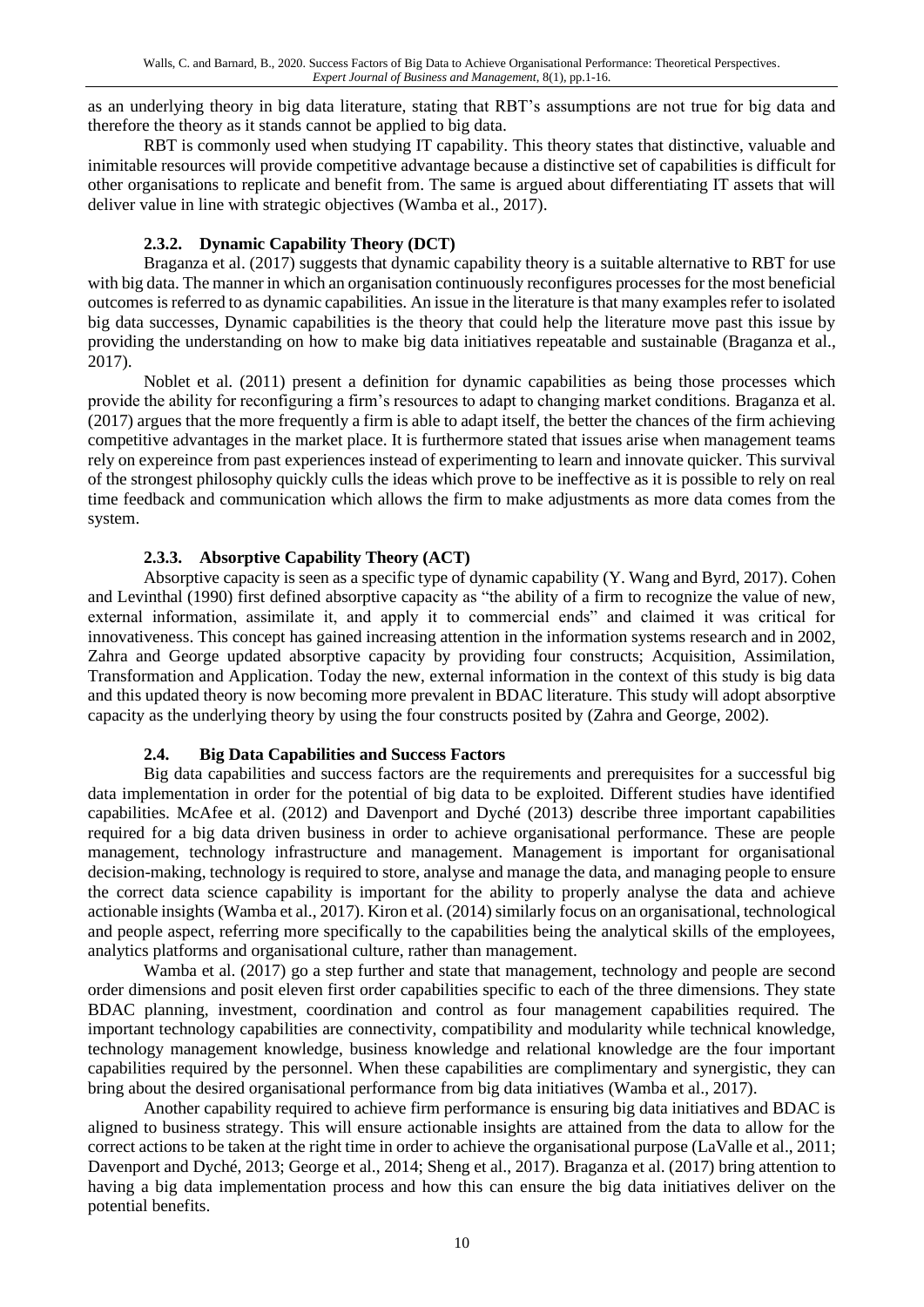Gupta and George (2016) propose seven success factors of BDAC. Firstly, three tangible resources of data, technology and basic resources (time, investments), secondly two human resources of managerial skills and technical big data skills, thirdly a data driven culture and lastly intensity of organisational learning. These can be similarly grouped into management, technology and people (as with many of the literature sources mentioned above) as well as culture. Wang, Kung and Byrd (2018) similarly recommend training personnel in big data analytics and developing a data-driven, information sharing culture but add three more success factors for BDAC, namely; implementing big data governance in order to take advantage of organisational data resources to create business value, utilising the technology advancement of cloud computing and generating new business ideas from big data insight, which is more strategic than operational.

This research is a summary of what the literature are detailing as capabilities required for successful implementation of big data initiatives to achieve organisational performance. A summary of the capabilities can be found in [Table 1](#page-10-0) below, but it can be seen that there is a vast array of capabilities and combinations of capabilities being used to study the relationship between BDAC and organisational performance. New research is still being generated with new capabilities being tested and this list is therefore not comprehensive. Also, many of the studies are quantitative and the capabilities derived from strategic management theories. There is a gap in the literature for a qualitative study to determine the capabilities and success factors by getting practical insights from big data personnel. Although there are lists of capabilities in the literature, there is also a gap in understanding how organisations can create a successful and sustainable BDAC. This research study will aim to begin to fulfil this gap.

<span id="page-10-0"></span>

| <b>Capability</b>      | <b>Success Factors</b>                      | <b>Sources</b>                                   |
|------------------------|---------------------------------------------|--------------------------------------------------|
| <b>Management</b>      | BDAC planning, investment, coordination     | McAfee et al. (2012); Davenport and Dyché        |
|                        | and control                                 | (2013); Wamba et al. (2017)                      |
| <b>People</b>          | Analytical skills of the employees<br>-     | McAfee et al. (2012); Davenport and Dyché        |
|                        | Technical knowledge, technology             | (2013); Kiron et al. (2014); Wamba et al.        |
|                        | management knowledge, business              | $(2017)$ ; Gupta and George $(2016)$ ; Wang,     |
|                        | knowledge and relational knowledge          | Kung and Byrd (2018)                             |
|                        | Managerial skills                           |                                                  |
|                        | <b>BDAC</b> training<br>۰                   |                                                  |
| <b>Technology</b>      | Infrastructure and analytics platforms<br>- | McAfee et al. (2012); Davenport and Dyché        |
|                        | Connectivity, compatibility and modularity  | (2013); Kiron et al. (2014); Wamba et al.        |
|                        | Data                                        | $(2017)$ ; Gupta and George $(2016)$ ; Wang,     |
|                        | Cloud computing                             | Kung and Byrd (2018)                             |
| <b>Culture</b>         | Data driven                                 | Kiron et al. (2014); Gupta and George            |
|                        | Organisational learning                     | $(2016)$ ; Wang, Kung and Byrd $(2018)$          |
|                        | Information sharing<br>-                    |                                                  |
| <b>Strategy</b>        | Alignment of BDAC and strategy              | LaValle et al. (2011); Davenport and Dyché       |
|                        | Generating new business ideas from big      | $(2013)$ ; George et al. $(2014)$ ; Sheng et al. |
|                        | data insights                               | (2017); Wang, Kung and Byrd (2018)               |
| <b>Processes</b>       | Big data implementation processes           | Braganza et al. (2017)                           |
| <b>Basic resources</b> | Time                                        | Gupta and George (2016)                          |
|                        | Investments                                 |                                                  |
| Governance             | Across organisation                         | Wang, Kung and Byrd (2018)                       |

*Table 1. Summary of Big Data Capabilities from Literature*

# **2.5. Big Data Practicalities and Failures**

Big data practicalities and failures are the challenges and factors contributing to big data initiatives not meeting the objectives and not achieving proposed benefits and improved firm performance. (McAfee et al., 2012) broadly list leadership, talent management, technology, decision-making and company culture as areas where challenges occur and lead to failure of big data initiatives.

More specifically, one of the main challenges organisations face is positioning BDAC as a strategic capability for sustainability, where many big data projects are not completed (Comuzzi and Patel, 2016). Some of the challenges can be technical in nature and are related to not having the correct infrastructure or systems, storage capacity, security etc. (Akter et al., 2016). The advancements in technology are making it easier for big data initiatives to occur and challenges are in general moving more towards a non-technical nature where data access, big data skills, personnel resistance, decision-making, management etc. are hindering the progress of big data projects (Wamba et al., 2017).

Frizzo-Barker, Chow-White, Mozafari and Ha (2016) found three main challenges; namely; lack of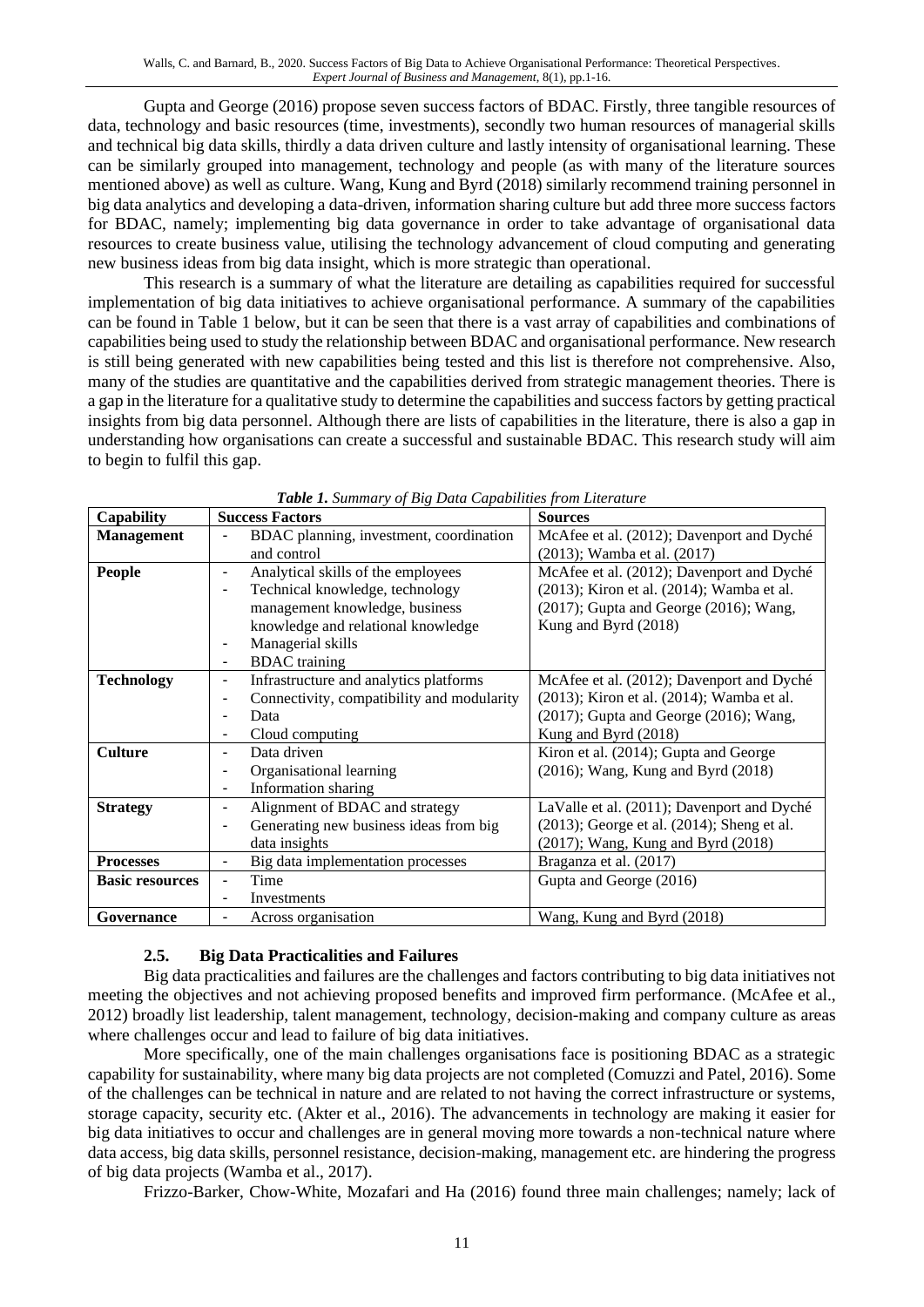appropriate skill sets and tools that prevent benefits from being realised, data privacy and regulation is increasingly challenging as more personal information is shared, stored and analysed, and organisational dynamics not optimally designed and working for utilisation of big data insights. A siloed culture will prevent the integration across departments and levels in an organisation required for successful big data project implementation (Comuzzi and Patel, 2016). LaValle et al. (2011) stated something similar but also added a lack of understanding on how to utilise the insights, lack of management focus, badly aligned business processes, unmoving organisational culture and organisations lack of understanding of their BDAC maturity as causes of failure to convert insights into organisational performance.

Inadequate organisational culture is also mentioned by Shah, Irani and Sharif (2017) to inhibit realising the full benefits from a big data initiative. Akter et al. (2016) mention that a misalignment between culture and capabilities, and the plan to act on insights is a major challenge to achieving goals of big data initiatives. Shah, Irani and Sharif (2017) agree, stating that the culture needs to be aligned with that of an organisation that wants to be innovative and change when data-based evidence produces insights that say a change is required. Shah, Irani and Sharif (2017) also mention that it is important to conduct structured assessments of employees to gauge their level of happiness and support with initiatives and changes occurring. Another inappropriate culture is one that follows strict rules given by management and leaves no room for innovation or collaborative thinking. (Comuzzi and Patel, 2016) also describe implementation complexity as a challenge, most notably when the initiative runs across divisions and levels in the organisation. Inadequate leadership is described by Akter et al. (2016) and LaValle et al. (2011) as a main reason for failure of big data initiatives to deliver on its promises. This occurs particularly at executive level where either no clear goal was set or initial by-in was not achieved or sustained support to deliver on the project does not occur.

Static organisations are a challenge for implementation of big data initiatives as these organisations do not have structures and processes in place to act on any insights and implement the changes required. This makes any changes slow and the dynamic nature required to constantly change and adapt based on findings is missing (Chen and Zhang, 2014). Gupta and George (2016) cite the lack of managerial support as a factor contributing to the failure of big data projects to deliver their promised benefits. They also mention that recruitment of talent with the right big data skills is challenging because these skills are not being taught at university.

Inability to convert the investment into a big data initiative into organisational performance can be costly and it is therefore important to understand where the challenges lie and what the risks are if all other capabilities are not aligned to the big data initiative needs. This study will aim to determine what some of the common big data challenges are facing organisations today.

# **2.6. Big Data Value and Innovation**

Big data value and innovation refers to how big data is used to contribute to organisational performance through value creation and lists the benefits of big data initiatives and effective BDAC.

Big data has become more prominent in business and literature has attempted to explain the potential benefits of utilising big data. LaValle et al. (2011) describe how companies utilising big data to the benefit of their differentiation strategy are twice as likely to be a top performer than companies not utilising big data in their industry. Braganza et al. (2017) describes the benefit as potential for economic returns due to the better understanding and insights from the immense amount of data. Kabir and Carayannis (2013) mention big data's ability to improve strategic innovation as well as marketing and operations. LaValle et al. (2011) also proposed that big data was a source of innovation and Kabir and Carayannis (2013), LaValle et al. (2011) and Sheng et al. (2017) posit the benefit of using big data as a knowledge tool for better decision-making. Using big data to gain competitive advantage has been evidenced by Sheng et al. (2017), who mention big data's impact on improved customer relationships, lower management risk, improved operational efficiency and corroborate Kabir and Carayannis (2013) sentiment of more effective marketing and operational strategies. Sheng et al. (2017) also mention the value of being able to access and act on this data in a timeous manner.

Big data has already been used in many industries to bring about changes in business processes and therefore interest in deploying big data initiatives within organisations has increased significantly (Kabir and Carayannis, 2013). Academics such as Akter et al. (2016), Erevelles et al. (2016) and Wamba et al. (2017) have been exploring the benefits of big data for business.

The ability to use big data for decision making and in turn business strategy through BDAC was demonstrated by (LaValle et al., 2011). This led to the literature shifting a focus onto strategy-led BDAC which could be used to create sustainable business value. BDAC allows a company to be proactive and forward looking and BDAC is therefore a major differentiator for competitive advantage (Wamba et al., 2017). Wamba et al., (2017) demonstrated that BDAC is a vital organisational capability which directly results in positive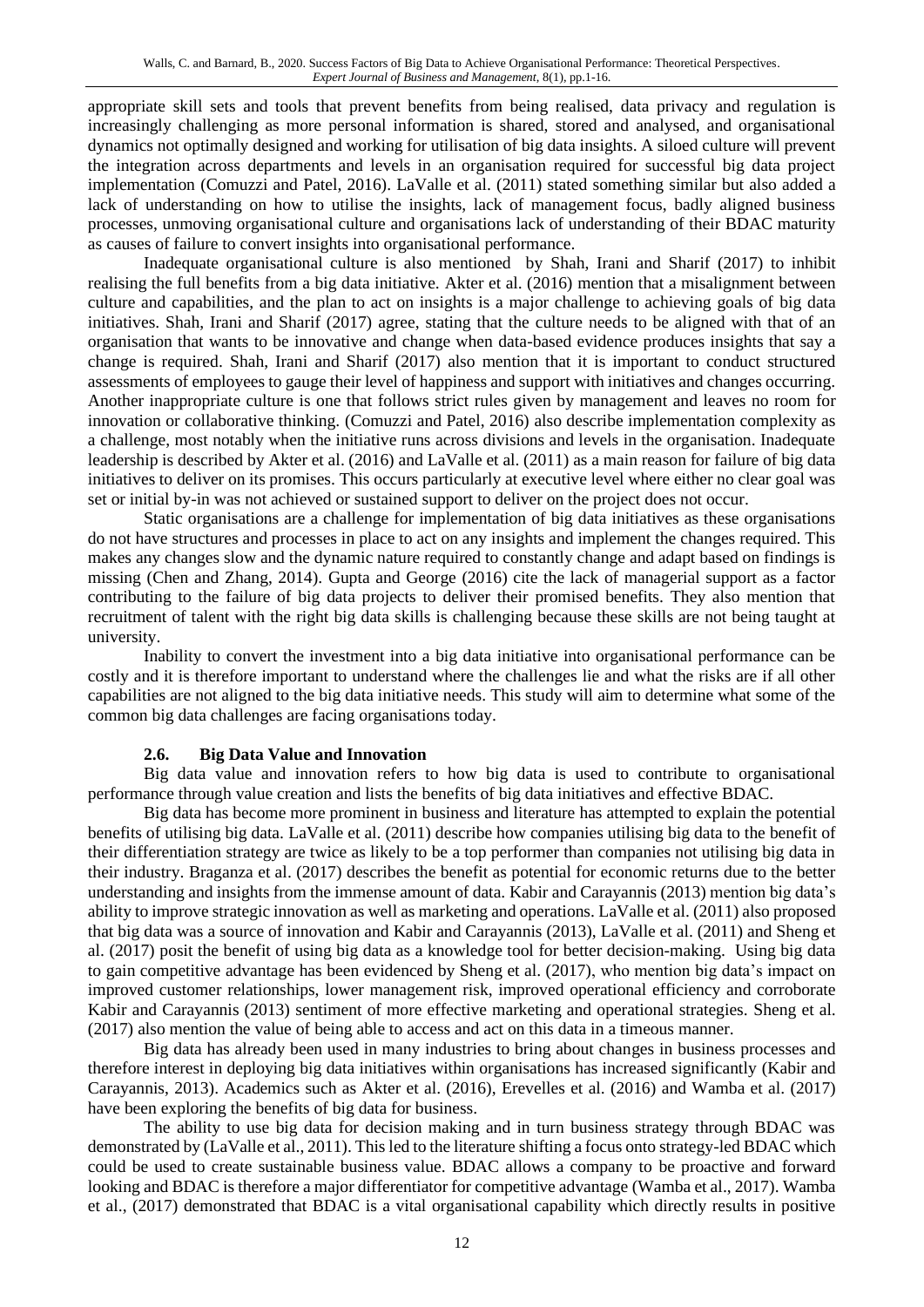impacts on organisational performance and sustained competitive advantages, a sentiment echoed by Akter et al. (2016) and LaValle et al. (2011). The fluid nature and adaptability of BDAC results in value creation (Erevelles et al., 2016).

Saggi and Jain (2018) state that BDAC is useful for delivering insights and value, measuring performance and establishing competitive advantage. Wamba et al. (2017) mention the importance of BDAC for achieving improved business efficiency and effectiveness, higher operational potential and better strategic potential. An important benefit is the ability to better manage an organisation through an improved strategic lens and therefore BDAC greatly benefits improved decision-making within organisations. The insights from BDAC allow for better customer insights to be gained and therefore improved customer relationships are possible (Wamba et al., 2017). This can lead to better customer retention and acquisition.

Overall, big data initiatives and BDAC can lead to improved organisational performance through value creation, better strategic decision-making, gains in competitive advantage, efficiency gains, improved marketing and increased innovation. Although the breadth of benefits listed above sound amazing, realising them is more difficult. The literature tends to describe big data as having the ability to bring about these benefits but provides little detail as to how one might go about implementing the initiatives to reap the rewards. There is limited knowledge on the strategy, structure, management and capabilities required in order to make these initiatives successful and achieve improved organisational performance and value from the initiatives with the primary challenge for business's being how to derive this value from big data (Sheng et al., 2017). This understanding needs to be gained in order to improve confidence in big data capabilities because the use of technologies that generate data is only going to continue to grow significantly.

# **2.7. Conclusion**

Big data and BDAC have become increasingly important for business as they can take the vast knowledge available to the company and turn it into business insight, organisational performance and sustained competitive advantage. Realising this potential is difficult and there is an increasing need to focus on how an organisation can utilise BDAC to its full potential and understanding what the key success factors are for Big Data initiative implementations.

#### **3. Research Questions**

To this end, this research asks the following three research questions:

1. What is the general understanding of big data and its current situation?

2. What capabilities are required in order to be successful at translating big data insights into organisational performance?

3. What are the biggest challenges/risks to converting big data insights into organisational performance?

#### **Research Question 1: What is the general understanding of big data and its current situation?**

It is important to establish the current situation of how organisations understand big data as well as what they use big data for and how they go about utilising big data. This will provide context to the state of big data within the industries and organisations in South Africa that are part of the research. Literature has revealed the many definitions of big data and there is no single definition for big data (Sheng et al., 2017). Literature describes big data in terms of three, five or seven V's (Braganza et al., 2017; Sheng et al., 2017; Erevelles et al., 2016; Gupta and George, 2016). Comuzzi and Patel (2016) definition of big data is the most relevant to the research objectives and states what the few higher-level business participants and consultants began to describe as their understanding, "the ability to harness information in novel ways to produce useful insights of goods and services of significant value and to extract new insights or create new forms of value". It will be established after analysis whether it is the most appropriate definition for this research. The literature also outline's the importance of developing BDAC and the common uses and ways of working with big data. This can be used as a baseline for comparison to see if this research agrees with the literature and if there is anything new that the research can add to literature. This will also establish what context needs to be successful for organisational performance.

#### **Research Question 2: What capabilities are required in order to be successful at translating big data insights into organisational performance?**

Once the context is understood it is then important to use the research to find what factors will allow BDAC to be successfully converted into organisational performance. The literature has presented a few quantitative models to try to determine these factors (Niland, 2017; Akter et al., 2016) but there is little in the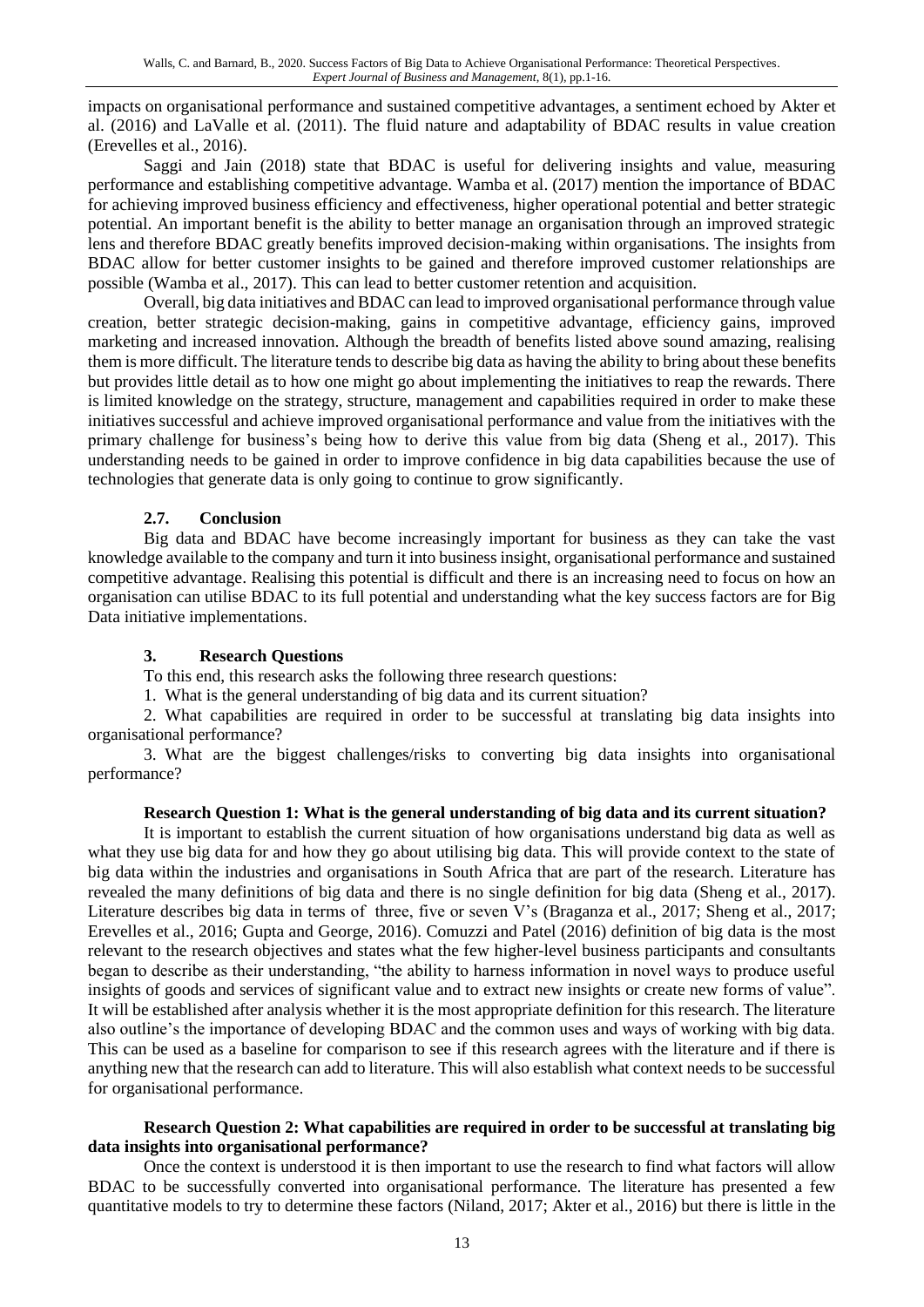way of qualitative, in-depth insights gained from organisations and their real-life experience to determine what the best success factors to be apart of the quantitative models should be. This research question will aim to provide this missing insight.

#### **Research Question 3: What are the biggest challenges/risks to converting big data insights into organisational performance?**

Once the success factors have been established. It becomes important to understand the challenges and problems organisation have gone through whilst learning to develop their big data maturity. The literature has also identified challenges (McAfee et al., 2012; Wamba et al., 2017; Frizzo-Barker, Chow-White, Mozafari and Ha, 2016; LaValle et al. 2011) and the research identified challenges can be compared and contrasted to literature to determine if there are any new challenges that exist, either because environments are developing and/or the context of these organisations in their respective industries in South Africa creates different problems to face.

These research questions will be examined in the following paper of this journal, titled *"Success Factors of Big Data to Achieve Organisational Performance: Qualitative Research".*

#### **References**

- Akter, S., Wamba, S. F., Gunasekaran, A., Dubey, R. and Childe, S. J., 2016. How to improve firm performance using big data analytics capability and business strategy alignment? *International Journal of Production Economics*, *182*, pp.113–131.
- Baldassarre, B., Calabretta, G., Bocken, N. M. P. and Jaskiewicz, T., 2017. Bridging sustainable business model innovation and user-driven innovation: A process for sustainable value proposition design. *Journal of Cleaner Production*, *147*, pp.175–186.
- Braganza, A., Brooks, L., Nepelski, D., Ali, M. and Moro, R., 2017. Resource management in big data initiatives: Processes and dynamic capabilities. *Journal of Business Research*, *70*, pp.328–337.
- Caesarius, L. M. and Hohenthal, J., 2018. Searching for big data: How incumbents explore a possible adoption of big data technologies. *Scandinavian Journal of Management*, *34*(2), pp.129–140.
- Chang, R. M., Kauffman, R. J. and Kwon, Y., 2014. Understanding the paradigm shift to computational social science in the presence of big data. *Decision Support Systems*, *63*, pp.67–80.
- Chen, C. L. P. and Zhang, C.-Y., 2014. Data-intensive applications, challenges, techniques and technologies: A survey on Big Data. *Information Sciences*, *275*, pp.314–347.
- Chen, D. Q., Preston, D. S. and Swink, M., 2015. How the use of big data analytics affects value creation in supply chain management. *Journal of Management Information Systems*, *32*(4), pp.4–39.
- Chen, H., Chiang, R. H. L. and Storey, V. C., 2012. Business intelligence and analytics: from big data to big impact. *MIS Quarterly*, 36(4), pp.1165–1188.
- Chen, M., Mao, S. and Liu, Y., 2014. Big data: A survey. *Mobile Networks and Applications*, *19*(2), pp.171– 209.
- Cohen, W. M. and Levinthal, D. A., 1990. Absorptive capacity: A new perspective on learning and innovation. *Administrative Science Quarterly*, *35*(1), pp.128–152.
- Comuzzi, M. and Patel, A., 2016. How organisations leverage big data: A maturity model. *Industrial Management and Data Systems*, *116*(8), pp.1468–1492.
- Constantiou, I. D. and Kallinikos, J., 2015. New games, new rules: big data and the changing context of strategy. *Journal of Information Technology*, *30*(1), pp.44–57.
- Côrte-Real, N., Oliveira, T. and Ruivo, P., 2017. Assessing business value of Big Data Analytics in European firms. *Journal of Business Research*, *70*, pp.379–390.
- Davenport, T. H. and Dyché, J., 2013. Big data in big companies. *International Institute for Analytics*, *3* [online] Available at: https://docs.media.bitpipe.com/io\_10x/io\_102267/item\_725049/Big-Data-in-Big-Companies.pdf [Accessed on 11 May 2019].
- De Mauro, A., Greco, M. and Grimaldi, M., 2015. What is big data? A consensual definition and a review of key research topics. *AIP conference proceedings*, 1644, pp. 97–104.
- Elgendy, N. and Elragal, A., 2016. Big data analytics in support of the decision making process. *Procedia Computer Science*, *100*, pp.1071–1084.
- Erevelles, S., Fukawa, N. and Swayne, L., 2016. Big Data consumer analytics and the transformation of marketing. *Journal of Business Research*, *69*(2), pp.897–904.
- EY., 2014. *Big Data - Changing the way businesses compete and operate*. [online] Available at: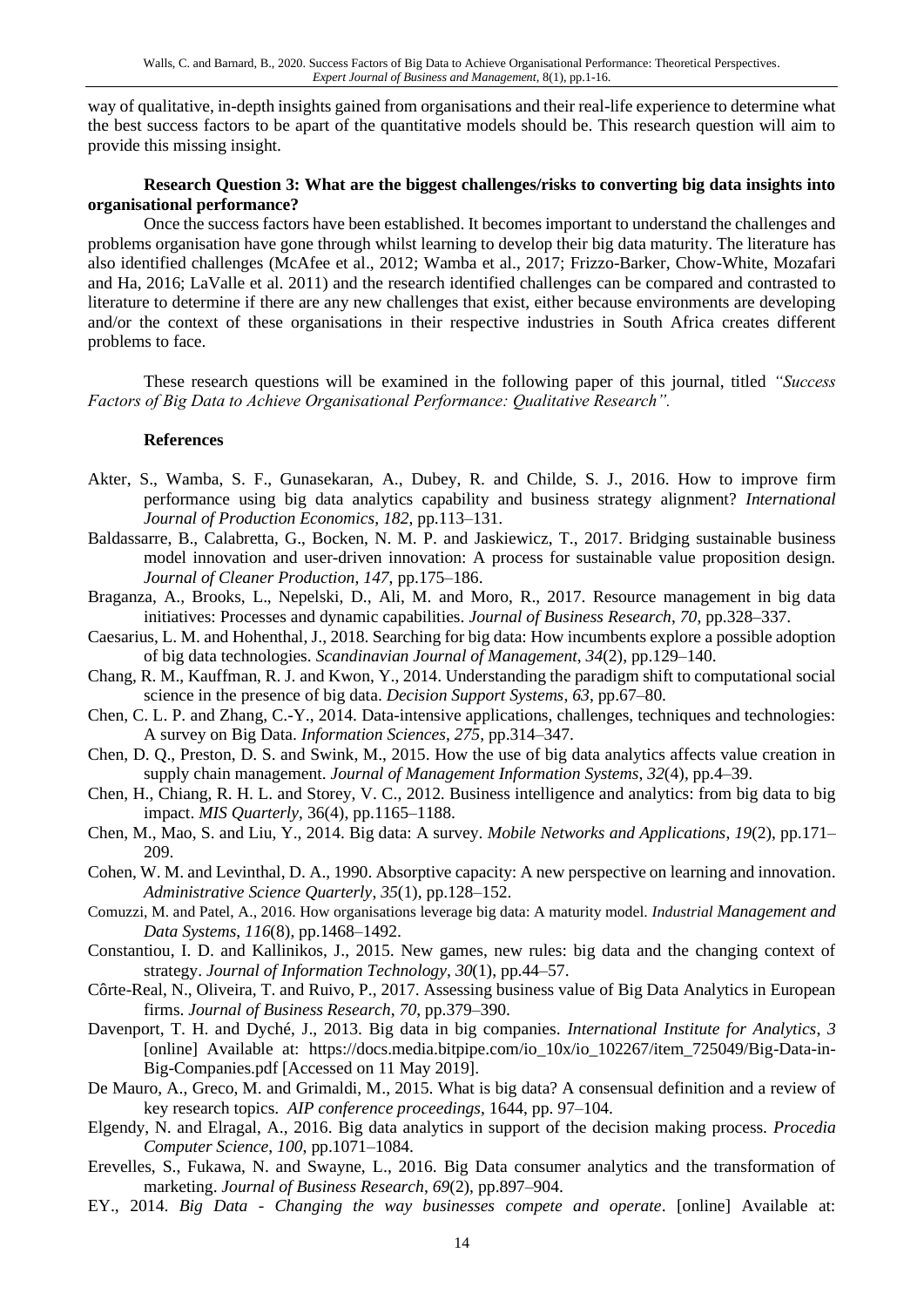http://www.ey.com/Publication/vwLUAssets/EY\_-

\_Big\_data:\_changing\_the\_way\_businesses\_operate/%24FILE/EY-Insights-on-GRC-Big-data.pdf [Accessed on 11 May 2019].

- Frizzo-Barker, J., Chow-White, P. A., Mozafari, M. and Ha, D., 2016. An empirical study of the rise of big data in business scholarship. *International Journal of Information Management*, *36*(3), pp.403–413.
- Gandomi, A. and Haider, M., 2015. Beyond the hype: Big data concepts, methods, and analytics. *International Journal of Information Management*, *35*(2), pp.137–144.
- George, G., Haas, M. R. and Pentland, A., 2014. Big data and management. *Academy of Management Journal*, *57*(2), pp.321–326.
- Gil, D., Song, I.-Y., Aldana, J. F. and Trujillo, J., 2017. Big Data. New approaches of modelling and management. Computer Standards & Interfaces , vol. 54, pp. 61-63.
- Gunasekaran, A., Papadopoulos, T., Dubey, R., Wamba, S. F., Childe, S. J., Hazen, B. and Akter, S., 2017. Big data and predictive analytics for supply chain and organizational performance. *Journal of Business Research*, *70*, pp.308–317.
- Günther, W. A., Mehrizi, M. H. R., Huysman, M. and Feldberg, F., 2017. Debating big data: A literature review on realizing value from big data. *The Journal of Strategic Information Systems*, *26*, pp.191– 209.
- Gupta, M. and George, J. F., 2016. Toward the development of a big data analytics capability. *Information and Management*, *53*(8), pp.1049–1064.
- Hashem, I. A. T., Yaqoob, I., Anuar, N. B., Mokhtar, S., Gani, A. and Khan, S. U., 2015. The rise of "big data" on cloud computing: Review and open research issues. *Information Systems*, *47*, pp.98–115.
- Henke, N., Bughin, J., Chui, M., Manyika, J., Saleh, T., Wiseman, B. and Sethupathy, G., 2016. The age of analytics: Competing in a data-driven world. *McKinsey Global Institute Report*. [online] Available at: https://www.mckinsey.com/business-functions/mckinsey-analytics/our-insights/the-age-of-analyticscompeting-in-a-data-driven-world [Accessed on 11 May 2019].
- Janssen, M., van der Voort, H. and Wahyudi, A., 2017. Factors influencing big data decision-making quality. *Journal of Business Research*, *70*, pp.338–345.
- Kabir, N. and Carayannis, E., 2013. Big data, tacit knowledge and organizational competitiveness. *Journal of Intelligence Studies in Business*, *3*, pp.54–62.
- Kiron, D., Prentice, P. K. and Ferguson, R. B., 2014. The analytics mandate. *MIT Sloan Management Review*, *55*(4), pp.1-25.
- LaValle, S., Lesser, E., Shockley, R., Hopkins, M. S. and Kruschwitz, N., 2011. Big data, analytics and the path from insights to value. *MIT Sloan Management Review*, *52*(2), p.21.
- Lee, I., 2017. Big data: Dimensions, evolution, impacts, and challenges. *Business Horizons*, *60*(3), 293–303.
- Liu, C.-H., Wang, J. S. and Lin, C.-W., 2017. The concepts of big data applied in personal knowledge management. *Journal of Knowledge Management*, *21*(1), pp.213–230.
- Mazzei, M. J. and Noble, D., 2017. Big data dreams: A framework for corporate strategy. *Business Horizons*, *60*(3), pp.405–414.
- McAfee, A., Brynjolfsson, E., Davenport, T. H., Patil, D. J. and Barton, D., 2012. Big data: the management revolution. *Harvard Business Review*, *90*(10), pp.60–68.
- Niland, M. J., 2017. *Towards the Influence of the Organisation on Big data Analytics*. Gordon Institute of Business Science.
- Noblet, J.-P., Simon, E. and Parent, R., 2011. Absorptive capacity: a proposed operationalization. *Knowledge Management Research and Practice*, *9*(4), pp.367–377.
- Ram, J., Zhang, C. and Koronios, A., 2016. The implications of big data analytics on business intelligence: A qualitative study in China. *Procedia Computer Science*, *87*, pp.221–226.
- Saggi, M. K. and Jain, S., 2018. A survey towards an integration of big data analytics to big insights for valuecreation. *Information Processing and Management*, 54 (5), pp.758-790.
- Shah, N., Irani, Z. and Sharif, A. M., 2017. Big data in an HR context: Exploring organizational change readiness, employee attitudes and behaviors. *Journal of Business Research*, *70*, pp.366–378.
- Sheng, J., Amankwah-Amoah, J. and Wang, X., 2017. A multidisciplinary perspective of big data in management research. *International Journal of Production Economics*, *191*, pp.97–112.
- Štefan, S. and Branislav, Z., 2016. Relationship between Business Strategy and Business Model Studied in a Sample of Service Companies. *Journal of Competitiveness*, *8*(4), pp.72–84.
- Teece, D. J., 2010. Business models, business strategy and innovation. *Long Range Planning*, *43*(2–3), pp.172– 194.
- Vidgen, R., Shaw, S. and Grant, D. B., 2017. Management challenges in creating value from business analytics.